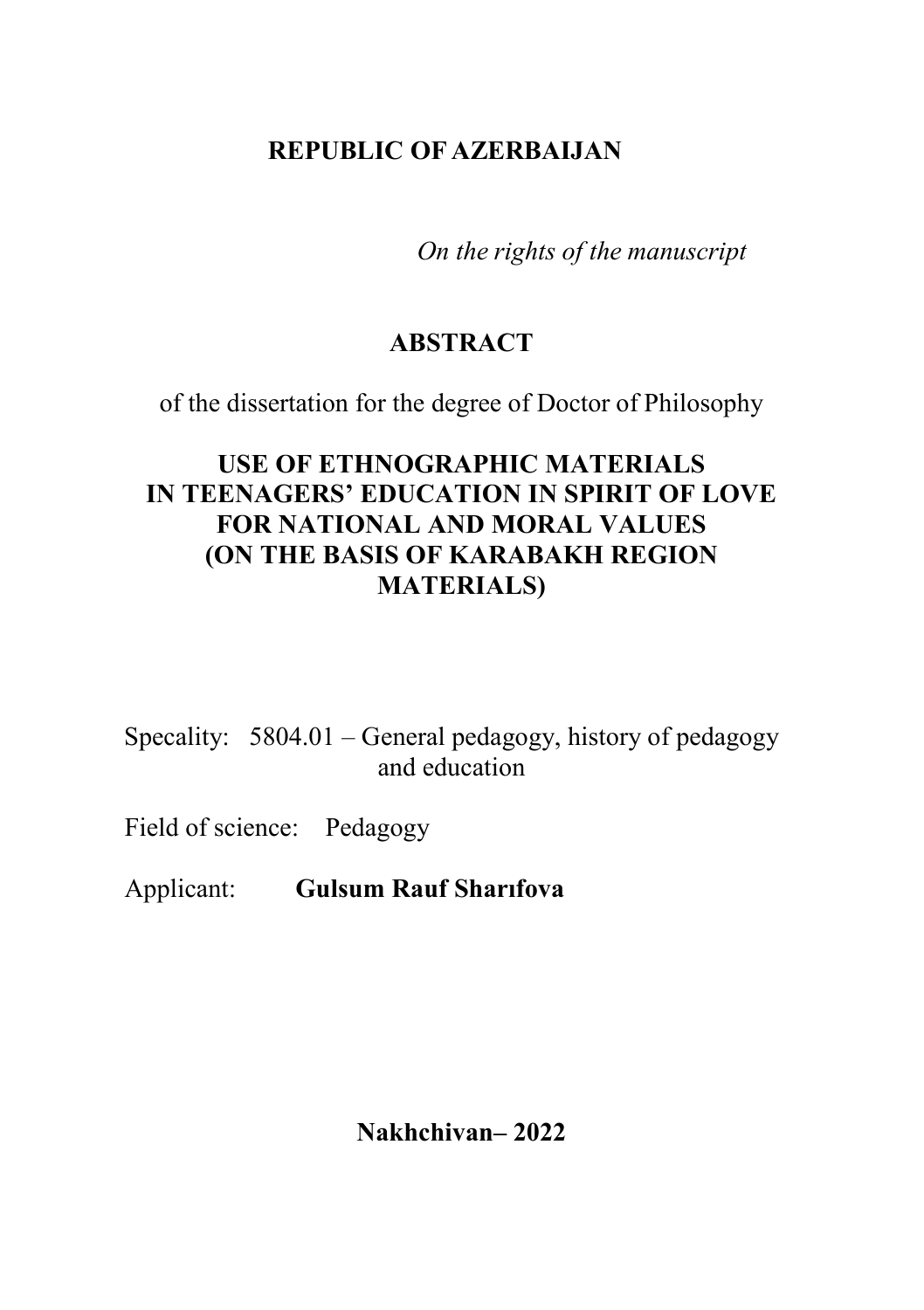The work was performed at the "Pedogogy" department of the Pedogogy faculty of Baku State University.

Official opponents:

Scientific supervisor: Doctor of Pedagogical Sciences. Scientific Supervisors<br>Legislation: Cooperation  $\frac{1}{2}$ Doctor of Pedagogical Sciences,<br>**Shahla Gasim Aliyeva** Official opponents: Doctor of Pedagogical Sciences, **Shahla Gashi**n Bed Associate Professor<br>**Nazakat Rasul Yusifova**  $\frac{1}{2}$ **Nazariya Kusiforman**<br>Washington Yusifova Farida Mikail Allahverdiyeva

FD 2.40 Dissertation Council of Supreme Attestation Commission under the President of the Republic of Azerbaijan operating under<br>the Nakhchivan Teachers' Institute. Commission under the President of the Republic of Azerbaijan

The Chairman of kases Doctor of Pedagogical Sciences, Dissertation Council Sciences Professor Ismail Israfil Alivev  $\frac{1}{2}$   $\frac{1}{2}$ Scientific Secretary of  $\left| \frac{2}{\pi} \right|$  Doctor of Philosophy in Pedagogy, the Dissertation Council:  $\frac{2}{\pi}$  Associate Professor Giziltaj Tarverdi Shahbazova  $\mathcal{F}$ 

Chairman of the Doctor of Pedagogical Sciences,<br>scientific seminar: (Professor Rufat Latif Huseynzadeh  $\overline{\mathcal{L}}$ 

Chairman of the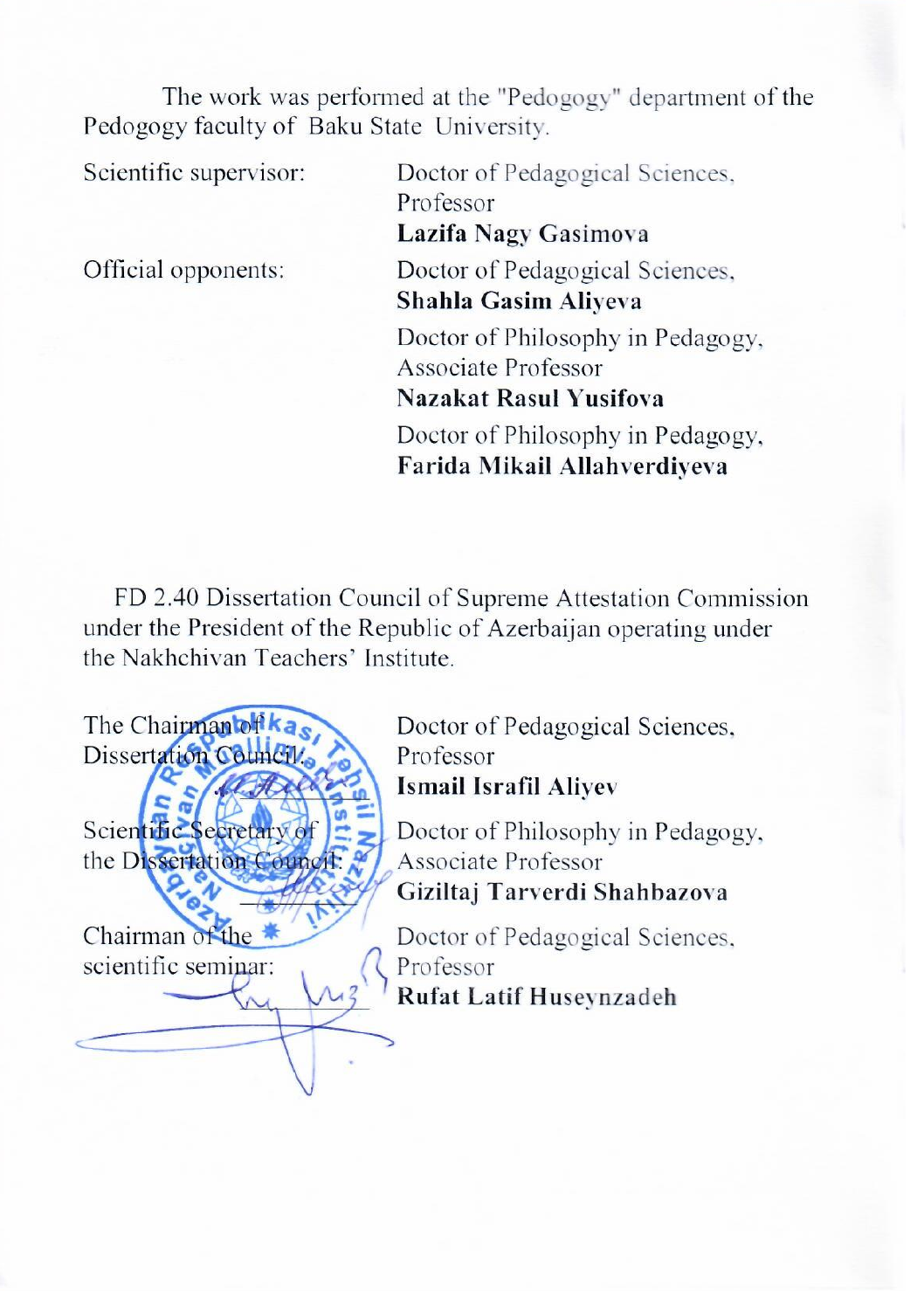### **GENERAL DESCRIPTION OF WORK**

**Topicality of the topic and level of its application.** Assimilation of human and national-moral values is of special importance in terms of enriching personality of adolescent. Adolescents become more humane and more benevolent as they master, perceive and acquire moral wealth collected by mankind and respectively each nation over the course of history in the field of culture, morality, ethics, aesthetics and socio-political events and art in general. Their attitudes towards useful activities for the sake of society development become more conscious and stable. The adoption of advanced and progressive social ideas strengthens the sense of responsibility and obligation and civil stand of teenagers. The ideas of democracy, independence and national humanism, which penetrated into through socio-political life of our country in modern times, direct teenagers to a deeper understanding of domestic and foreign policy of our republic, to take an active position in the society and to grow up as a true citizen.

Our people has a rich speicific historical past, national and moral values and traditions. Accurate and deep knowledge of this rich historical past, increases the sense of respect and love for our history, national and moral values and youth' national citizenship sense. Great leader Haydar Aliyev, who always respected symbol of national honour and national dignity, said: "Let's introduce ancient history of Azerbaijan and the way it passed for centuries to our citizens, scientists in all countries and people interested in our republic if we wish to present Azerbaijan in the world well as an independent state. Our morality, present and future culture of youth is connected with it. Because we cannot build our independent state properly in the future without knowing well and respecting our history and historical roots. Therefore, young people should know the history of their roots, of our republic, our people and live with a sense of patriotism, serving and care for the Motherland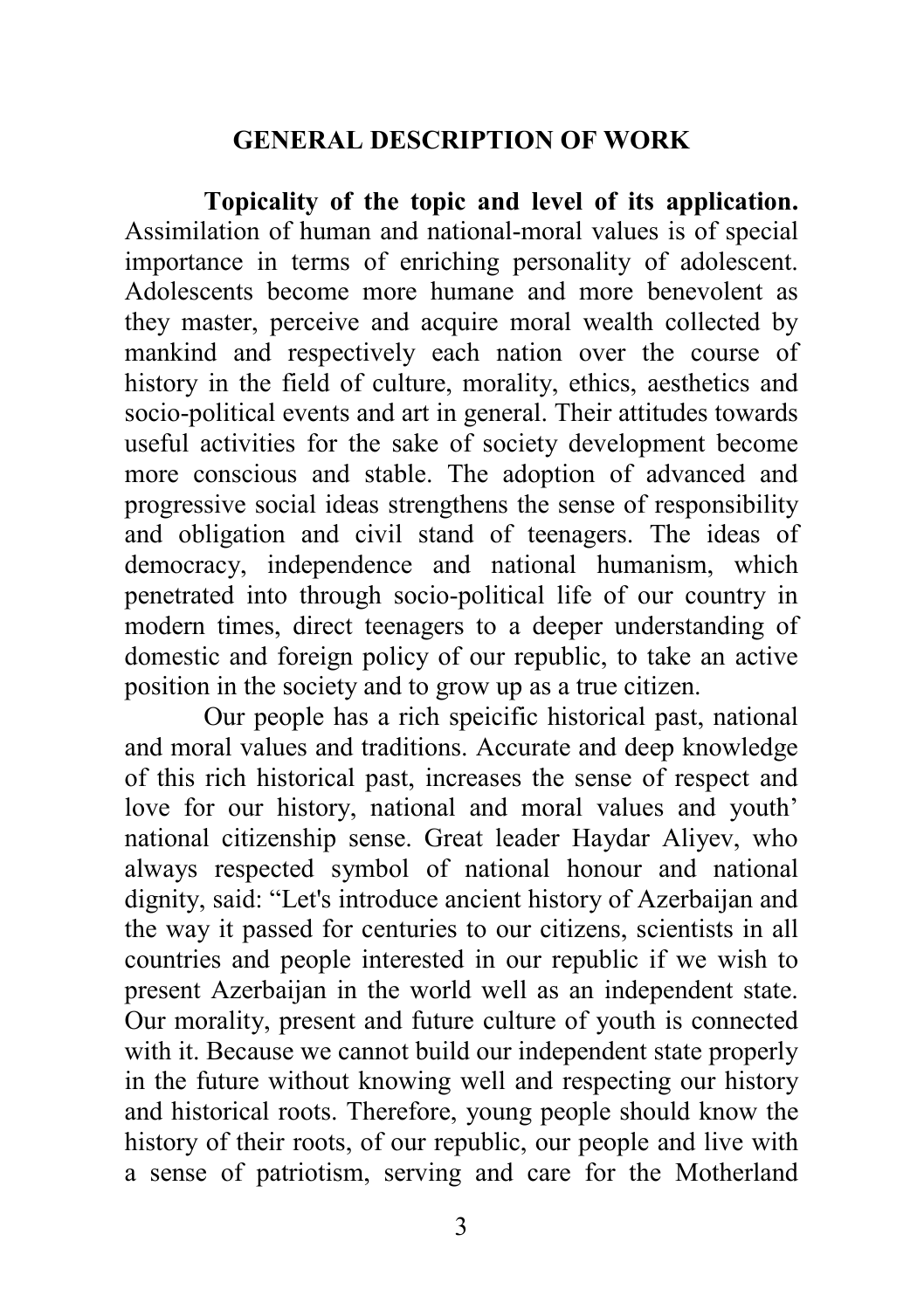today and in the future". Adherence to one's national roots is the highest moral value. National identity of every nation and every citizen is measured by attachment to their ancestral roots. Because national-moral traditions, cultural-national values of people always educated, brought up and eternalized it in the spirit of high morality for centuries. Each nation can be proud of its national, religious, moral traditions and values. National and moral values are the spirit of nation, the key to national morality, rich national wealth, love, soul, vow, covenant, a living monument that immortalized it.

People is creator of national and moral values, national customs and traditions. National and moral values, customs and traditions are born from life and its needs, and are connected with people's morality and moral norms. Each new generation does not only preserve national and moral values, customs and traditions that reflect the image of the previous generation along with passing from generation to generation for over thousands of years, but also renews them under the influence of the time, conditions and structure in which they live.

Today, our country needs more patriotic people who have adoration for national and moral values. Many effective forms, ways and means of educating young people in the spirit of love for national and moral values were created and developed.

One of the most convenient ways to study rich historical past of our people is to collect and explore materials on ethnography.

The experience of advanced sources shows that, schoolchildren get acquainted with historical and cultural monuments closely in places where ethnographic work is regularly organized, see them visually, get information about the monuments from older people and from relevant literature, listen to their conversations about their creators and who eternalized them. Finally, they move the events and people, these cultural monuments are related, to memory. The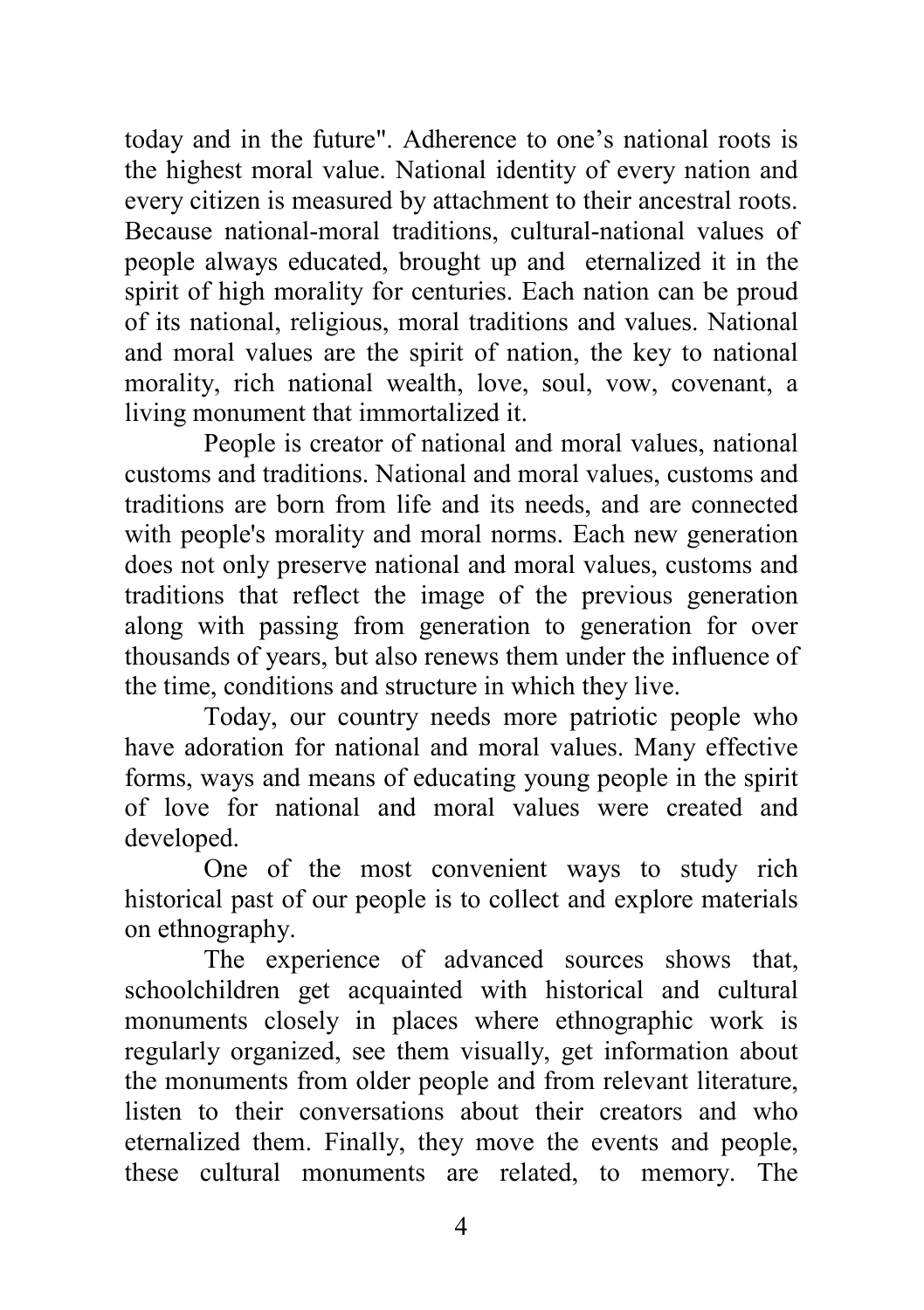participation of all schoolchildren at the marches organized to our cities and districts under the motto "Let's get to know our country" in initiative of President of the Republic I.Aliyev instills in them an endless love for our national and moral values.

We cannot make progress without studying glorious past of our people and evaluating it properly. Knowing our history, our historical past gives every teenager the opportunity to perceive himself/herself and people. Material-cultural remnants of our historical past preserved till today and the uncovered monuments are a real manifestation of inexhaustible creative power of the people.

Every fortress, every palace, every tower and every tomb that is part of our national and cultural heritage is connected with a certain period of our history. It is the responsibility of the younger generation to immortalize and preserve history written by the blood of our ancestors. The work carried out in concerning the study of ethnographic materials is even more important in the current situation and is the core of the whole educational work implemented in our schools, family and community. The usage of ethnographic materials is an peerless resource in instilling in teenagers a love for national and moral values. Adolescents' ethnographical activities develop their initiative, research tendencies and searching skills, using local facts and materials.

It is possible to familiarize with not only national and moral values of the region, but also its climate, fauna, flora, scientists, aged generation, natural resources, etc. through the use of ethnographic materials. Ethnography is the study of natural geographical conditions, history, culture, ethnography, customs and traditions of a land (i.e. country in the wide meaning of the word).

Ethnographic materials play an invaluable role in teenagers' gaining a wide knowledge of the flag, coat of arms and anthem, money (currency) of the state, orders and medals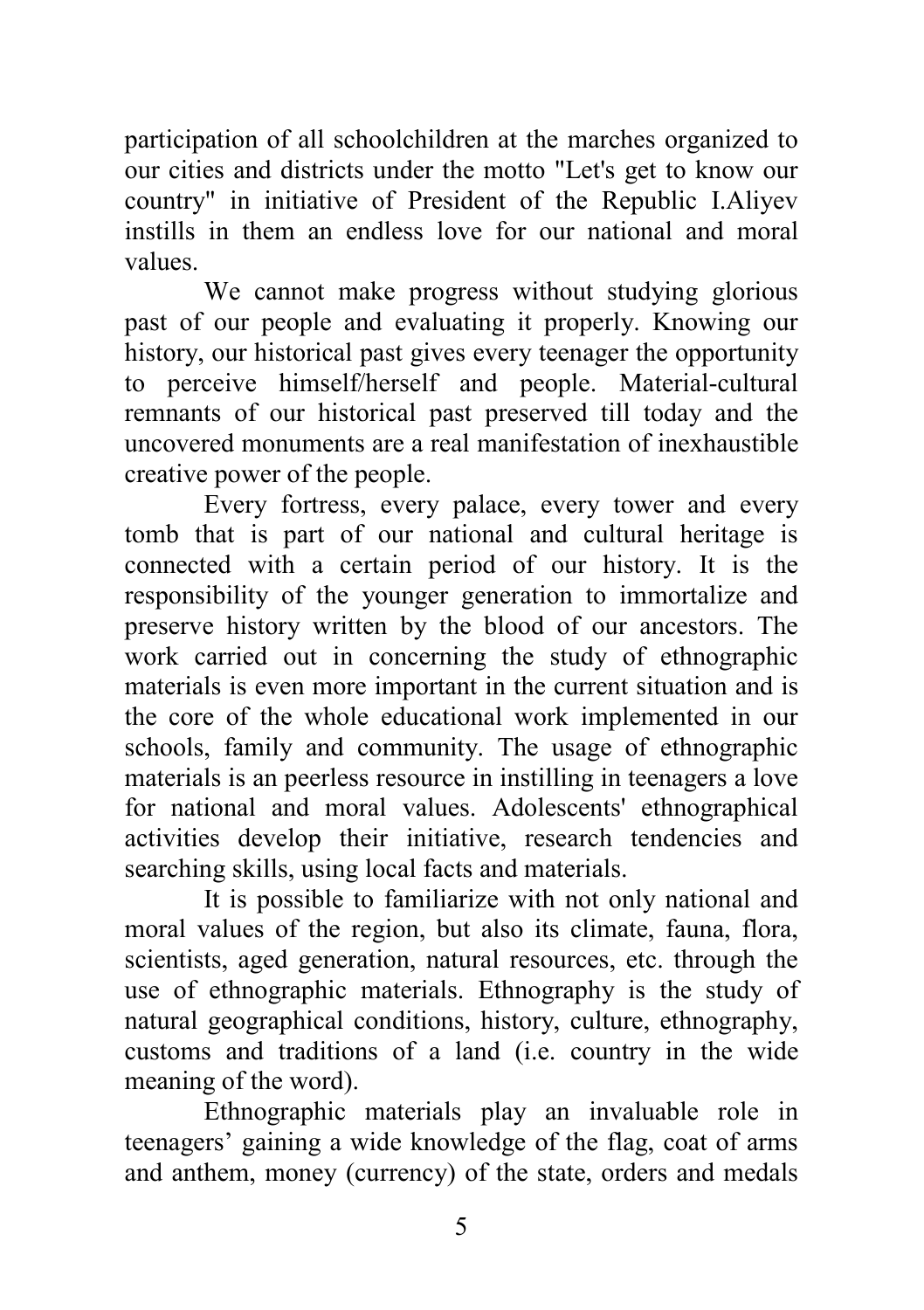established, i.e. important factors expressing the history of the country where he/she was born, its material and moral wealth, personalities it brought up and their social activity, state attributes of the country of residence, national symbol, as well as independence, existence, the highest dreams of the people in laconic, artistic, figurative language. It is no coincidence that, the flag, which is one of the state symbols is raised in the administrative buildings of the republic, the army, borders, sports competitions and is considered a symbol of honor and pride of the people. State flags are raised and anthems are sounded in honor of the foreign delegation and the state delegation leaving the country. The essence and importance of state attributes should be widely promoted among schoolchildren. Besides, respect of the young generation for the Azerbaijani flag, coat of arms and anthem should be instilled as a civic duty defined by the Constitution.

The necessity of the using ethnographic materials in adolescents' education in the spirit of love for national and moral values is due to the tense situation around the world, constant wars (in the interests of great powers), the looting of material and cultural monuments and cities, created over the course of history; teenagers' need to fight against cunning, insidious Armenians to protect Motherland, its land, richness, flora and fauna, to struggle, to be tolerant and agile, to act decisively with fanaticism of land and people's freedom. Every teenager patiently tried to stifle the abominable intentions of tyrannical Armenian nationalists, who have no national identity, normal human face, land and state due to their Turkic morals from the time immemorial. However, the tragedy that we are facing and the enemy's treacherous blow to our backs in these difficult moments, when time is out of control and nations decide their determination stimulated the whole people, especially teenagers and young people.

Courageous sons of the motherland were able to destroy the rotten and stinking Armenian stem that has taken root in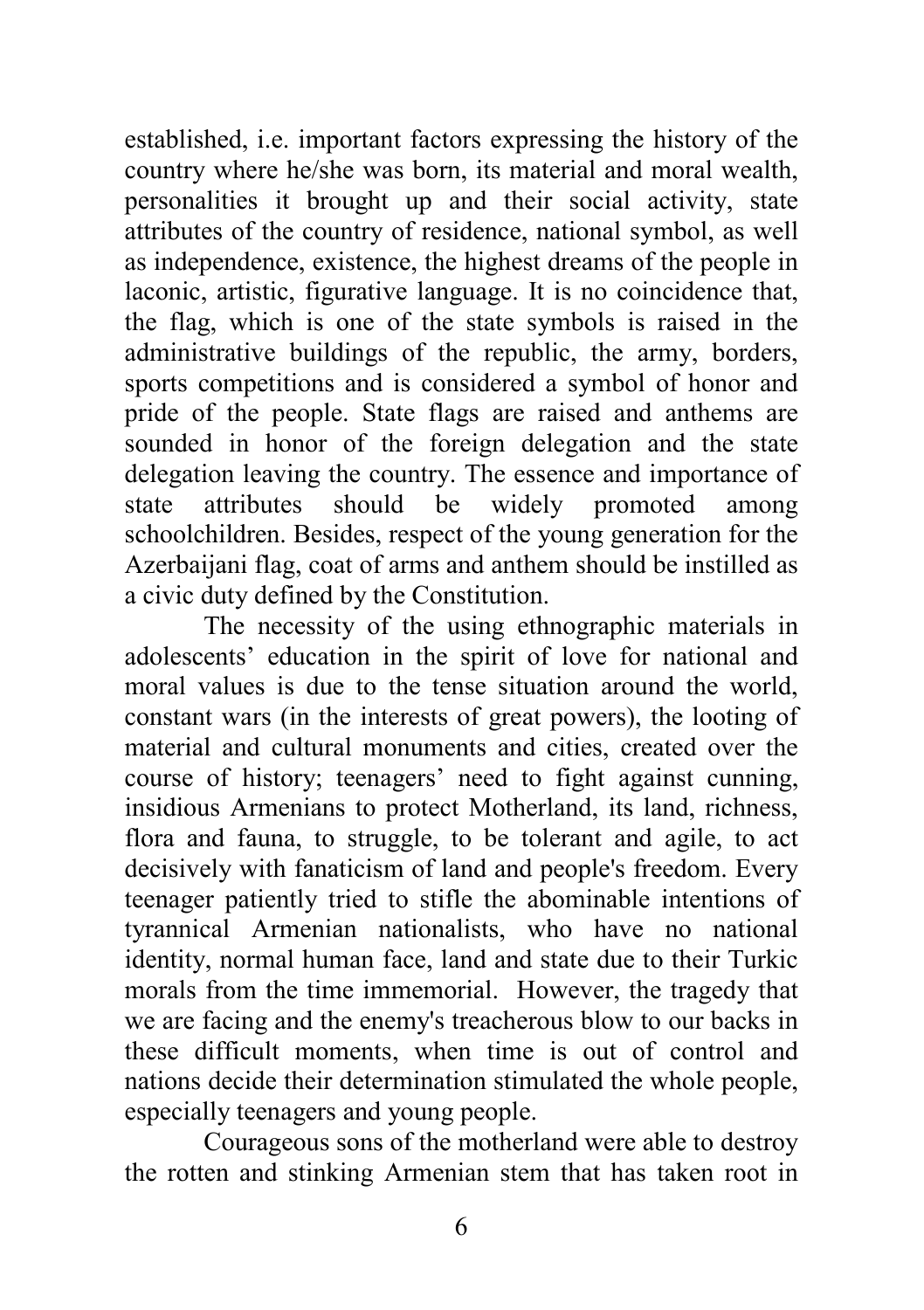our lands, trying to assimilate each of our moral values and benefiting from its output. Adolescents seemed to have become masculine, also a symbol of invincibility, perseverance, material and moral strength; Babek's zeal, endurance, Koroglu's stallion, Shah Ismail's wisdom, Nasimi persistence, Nabi honour, Geray, Hazi and Hazrat Mehdi shout and heroism.

A strong inclination to freedom and independence, national patriotism, as well as attachment to the homeland, language, religion, ancestral homeland, respect for elders, dignity, chastity, decency, obedience to the grown-ups, a sense of national pride, etc. is typical in national mentality of the Azerbaijani people (national identity - G.Sh). These characteristics are reflected in the traditions, behavior, standards, psychology, folklore, literature and art, material and cultural monuments, religious beliefs, attitudes, etc. of our people.

There is a need to think and research on a topical issue such as educating young people in the spirit of love for national and moral values, and forming national identity consciousness at a time when national self-determination, national and universal values united with Islamic moral values. Because the study of issues related to national awakening, history, literature, culture, language, religion in our republic, seriously stimulated the education of adolescents on the basis of national mentality and strengthened the process of national selfawareness and self-affirmation.

One of the urgent factors that shows the topicality of the study is the attempt taking back our lands from Armenians. The pages of the courageous life of the sons of the Motherland, who fought for the liberation of our occupied lands from the enemy in the territory of the Karabakh region since September 27, 2020, notify about our national and moral values. The liberation of Karabakh region from Armenian terrorists, return to our national and moral wealth, a commitment to take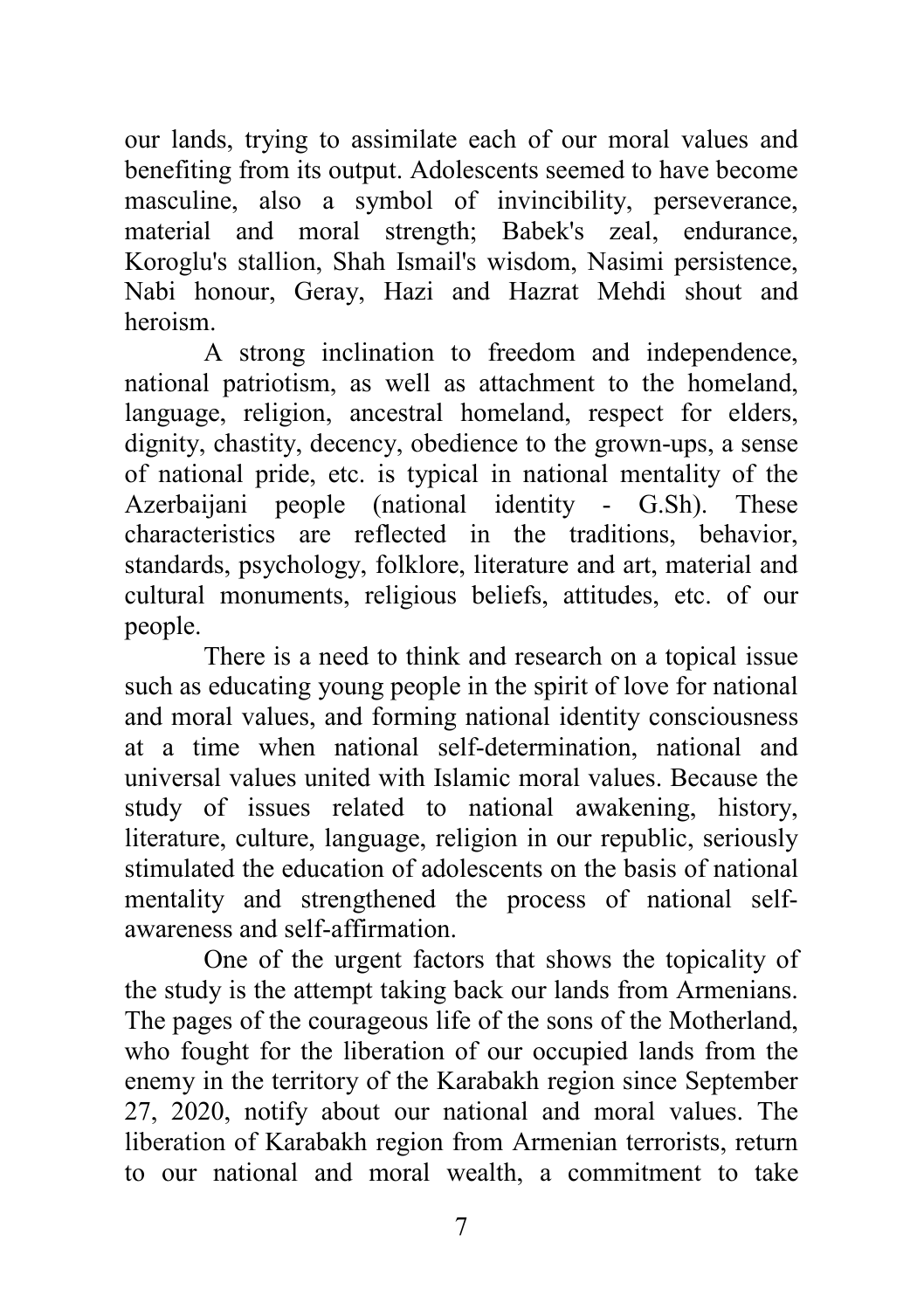responsibility for its preservation is a form of expression of attachment to our homeland.

One of the conditions that makes the problem actual is continual attempt to erase national and moral values of our people from memory for many decades.

The process of restoring the forgotten traditions, national and moral values of our people in the conditions of independence, as well as preventing the cases of moving them away, returning our native language and religion to our memory and way of life, and development, began.

However, there are still people among our population, particularly, teenagers and young people, who are indifferent to our national and moral values and do not know anything about them. Our main task should be to educate individuals and citizens who immortalize and develop more our national and moral values and national traditions, and who are determined to pass them to future generations.

One of the important aspects of the urgency of the problem is the lack of systematic pedagogical and psychological study in the country up to now. In fact, many issues of theory and practice of moral education were studied in the works of M.M. Mehdizade, A.Y. Seyidov, M.A. Muradkhanov, H.M. Ahmadov, B.A. Ahmadov, A.Sh. Hashimov, H.M. Kazımov, Y.P. Talibov, A.A. Aghayev, S.M. Guliyev, L.N. Gasimova.

A.S. Bayramov, V.Y. Khalilov, Z.Z. Goyushov, A.M. Shukurov, B.H. Aliyev's works provide valuable insights into ethnic psychology, aesthetics and Islamic culture.

The dissertations of L.N. Gasimova, B.F. Apoyev, O.G. Hasanov, H.H. Abdullayeva, I.N. Jabrayilov, S.H. Gasimova and others are closer to the problem we are researching. Thus, L.N. Gasimova studied the research of the native land (NAR) as the means of patriotic education, B.F. Apoyev -use of ethnography in primary classes as an impact on the quality of teaching, while O.G.Hasanov- the usage of ethnographic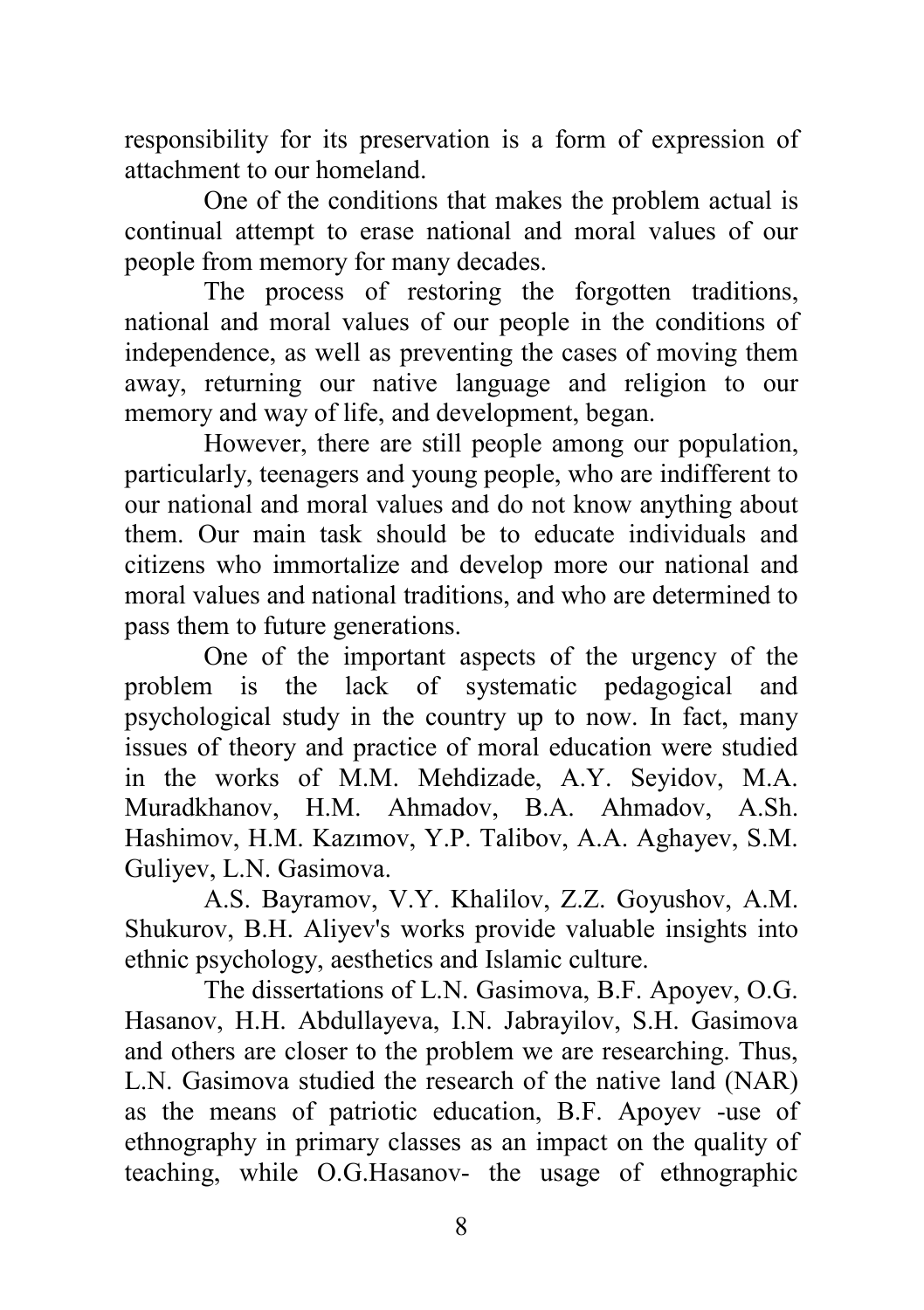materials as the means of moral education, H.H. Abdullayevathe usage of ethnographic materials in the effective teaching of literature, I.H. Jabrailov studied the use of historical and cultural monuments as a means of forming a national selfconsciousness.

We set a goal to study the topic "The use of ethnographic materials in the education of adolescents in the spirit of love for national and moral values" (over the Karabakh region) taking into account the above-mentioned.

**The object of research** is the education of teenagers in the spirit of love for national and moral values.

**The subject of the research** is the process of using ethnographic materials (over the Karabakh region) in the education of teenagers in the spirit of love for national and moral values.

**The goal of the research** is to define effective forms and ways of work over the education of teenagers in the spirit of love for national and moral values, by using ethnographic materials (over the Karabakh region).

The following tasks were set in accordance with the **purpose of the study** and the employee's hypothesis:

 $\Box$  to study theoretical and methodological issues of nationalmoral values;

 $\Box$  to study the application of national-moral values in psychological-pedagogical and methodical literature;

 $\Box$  to determine the place of national-moral values in programs, textbooks and teaching aids;

 $\Box$  to clarify the possibilities of classes upon teenagers' education in the spirit of love for national and moral values by using local lore materials;

 $\Box$  to study the possibilities and productive ways of educating teenagers in the spirit of love for national and moral values through extracurricular activities and ethnographical materials in the family.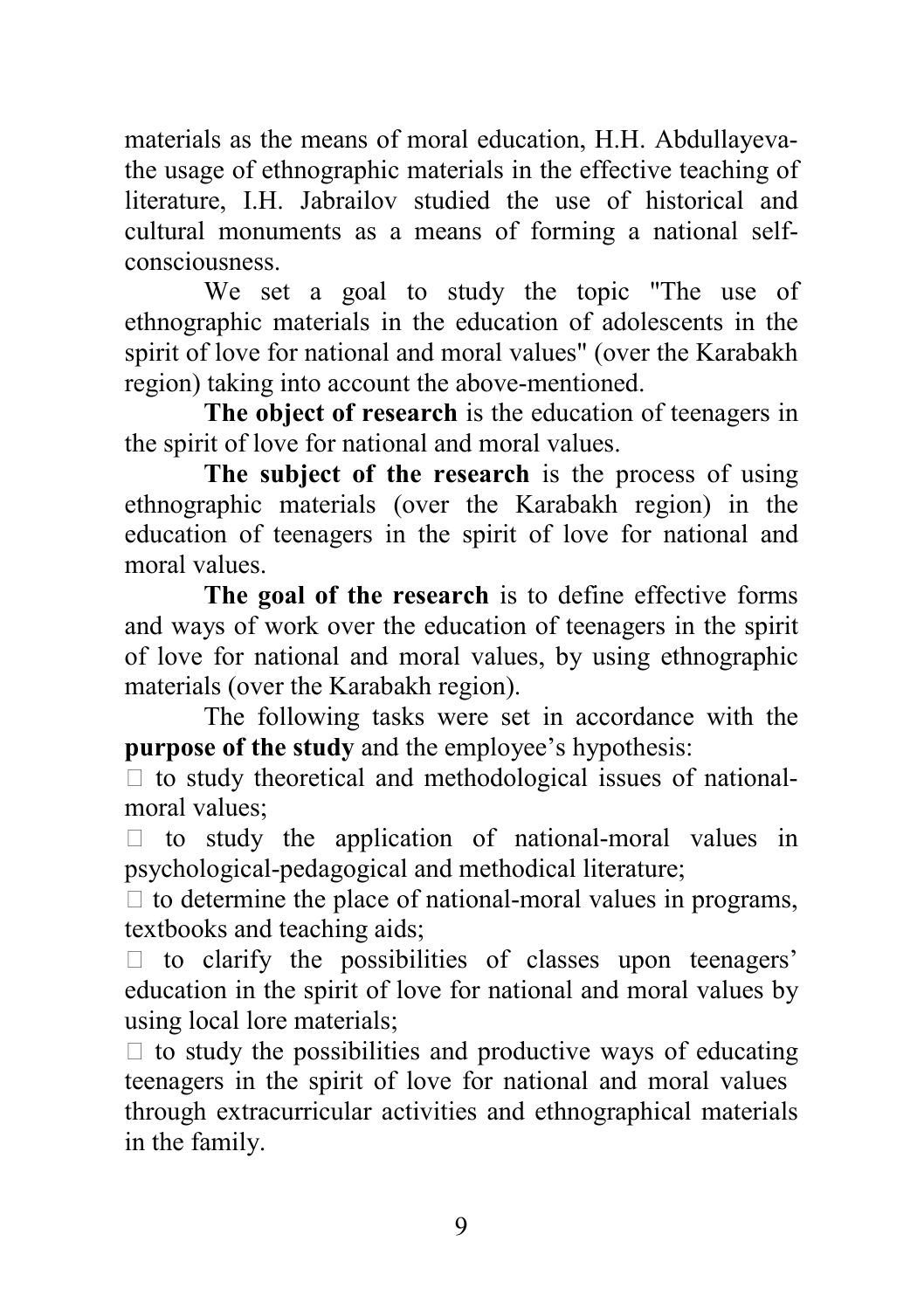**Research methods.** Methodological basis of the research is a set of principles, methods and theoretical analysis in the study of probelm, observation, interview, oral and written questionnaires testing, generalization, pedogogial experiment.

**Basic provisions of the thesis**. Main provisions of the study to be maintained are as follows:

 - Involvement of ethnographic materials in the training and education of teenagers is an integral part of the work over their education in the spirit of love for national and moral values;

 - The essence and content of national-moral values, scientific generalizations about their role in the formation of the Azerbaijani people, the ideology of Azerbaijanism;

 -Determination and analysis of the place of ethnographic materials, Azerbaijan oral folk literature, Islamic culture, our burdensome history in the formation of national-moral values of teenagers, their educating in the spirit of love for them and its results;

-The usage of ethnographic materials is coordinated with the educational process and is aimed at educating teenagers in the spirit of love for national and moral values.

**Scientific innovation of the research.** It is the first research work dedicated to ethnographic materials' being an invaluable tool in educating teenagers in the spirit of love for national and moral values.

The problem is scientifically substantiated, the potential of educating teenagers in the spirit of love for national and moral values through the use of ethnographic materials in literature, Azerbaijani history, geography programs, textbooks and teaching aids was displayed. Effective forms and ways of educating teenagers in the spirit of love for national and moral values through ethnographical materials' study during teaching process, extracurricular activities and in the family, were identified.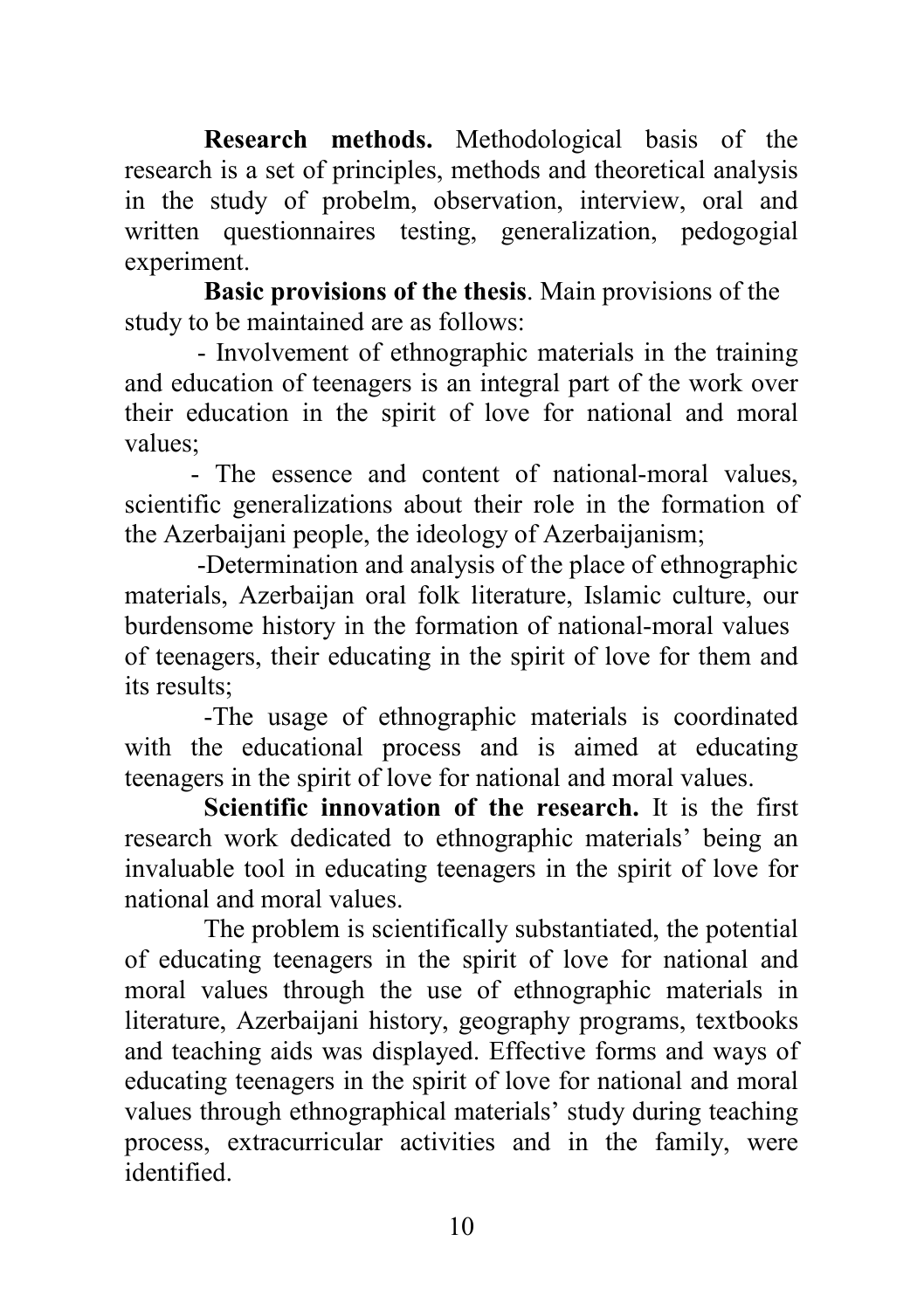**Theoretical and practical significance of the research.** The results of the research, scientific generalization and recommendations will theoretically arm teachers, educators and parents in effective setting up the education of adolescents in the spirit of love for national and moral values with the use of ethnographic materials (over the Karabakh region).

The research will provide methodological assistance to literature, history and geography teachers, head of class and parents in organizing education of schoolchildren, especially adolescents whose self-esteem recently formed, in the spirit of love for national and moral values through ethnographic materials.

The results of the research can also be applied in the improvement of programs and textbooks in relevant faculties of higher and secondary vocational schools, as well as in institutes of professional pedagogical development and retraining.

**Approbation and application**. The provisions, content and essence of the research were presented and discussed at international and national scientific-practical conferences and scientific seminars of the Department of Pedagogy including:

 $\Box$  V Republican scientific-practical conference on "Education" and Society" devoted to the 90th anniversary of nationwide leader Haydar Aliyev (Baku, 2013).

 VII Republican scientific-practical conference on "Education development strategy and its realization" dedicated to the 92nd anniversary of nationwide leader Haydar Aliyev (Baku, 2015).

 Republican scientific-practical conference on "Actual problems of modern times and social sciences" dedicated to the 25th anniversary of the Faculty of Social Sciences and Psychology (Baku, 2016).

 $\Box$  IX Republican scientific-practical conference "On modern times and education" dedicated to the 94th anniversary of national leader Haydar Aliyev (Baku, 2017).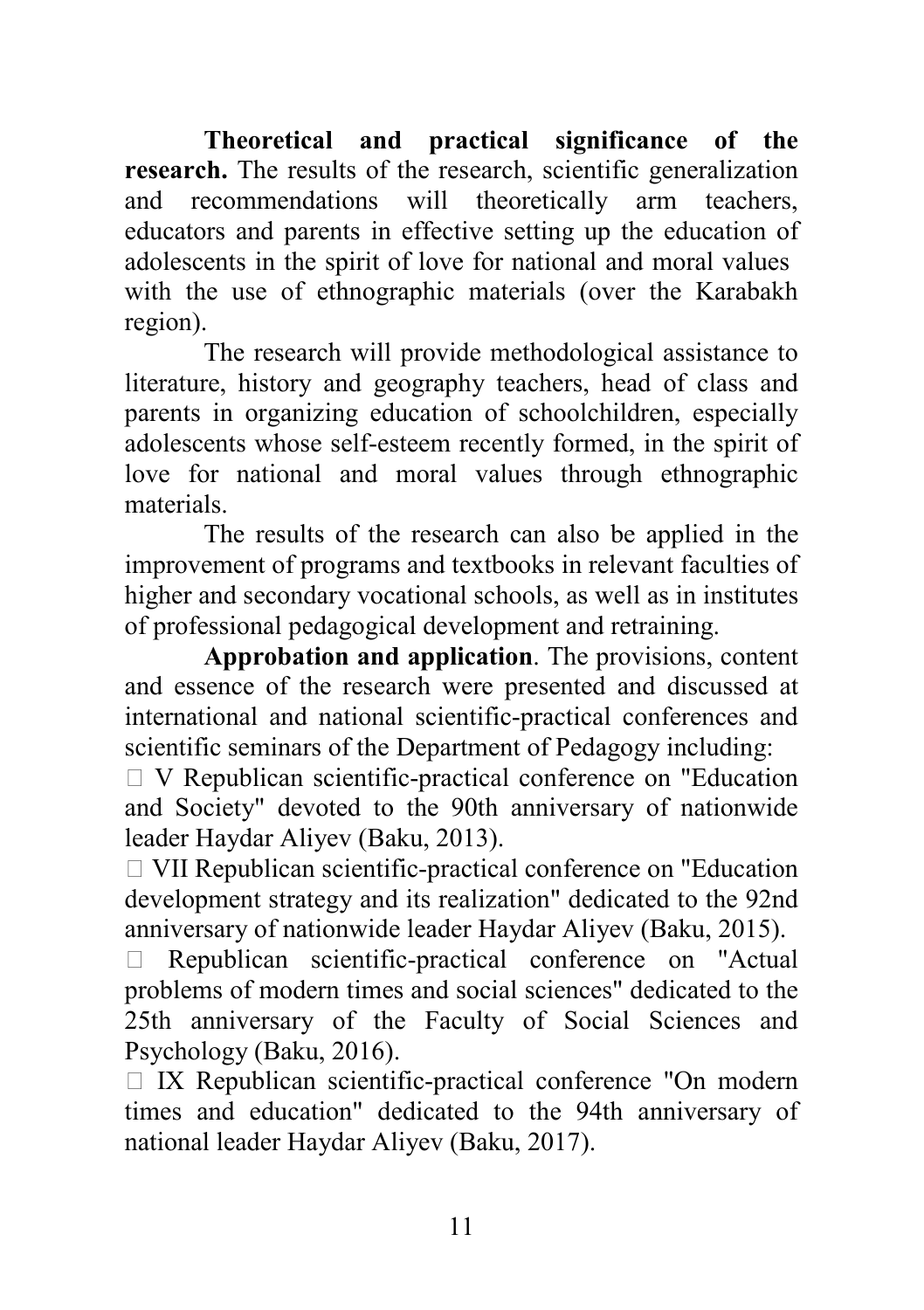$\Box$  X Republican scientific-practical conference on "History and modernity in education" devoted to the 95th anniversary of national leader Haydar Aliyev (Baku, 2018).

14 scientific works, as well as 9 scientific articles and 5 conference proceedings over the topic of the dissertation were published in general.

**Name of the organization, the dissertation work implemented.** The dissertation work was implemented at the Department of Pedagogy of Baku State University.

**The structure of the dissertation**. The dissertation consists of an introduction, 3 chapters, 7 sub-chapters, conclusion and proposals, as well as a list of 166 references.

*Introduction* interprets the relevance, level of usage, object, subject, purpose, objectives, methods, scientific innovation, theoretical and practical significance of the topic.

*The first chapter* of the dissertation, entitled *"Theoretical and methodological bases of the usage of materials of the Karabakh region in the study of national and moral values*" consists of three sub-chapters. The first subchapter, called *"The essence, scientific-theoretical and methodological basis of national moral values*" shows that, educating students in the spirit of love for national and moral values means mastering national self-consciousness, national memory, strong persuasion and high civic feelings. Definitely national-self consciousness is considered to be a set of attitudes to one's actions and behavior, way of thinking and views, also reflecting his/her feelings towards the nation and homeland to which he/she belongs. Important issues such as getting back to ancestral roots, the morals and pride of the homeland and other feelings are combined in its formation. National dignity, attachment to the land and country, respect for elders, pride, determination of citizenship are nourished by this root and call on the new generation to be educated in the spirit of love for national and moral values. National-moral values are grouped in the sub-chapter as follows: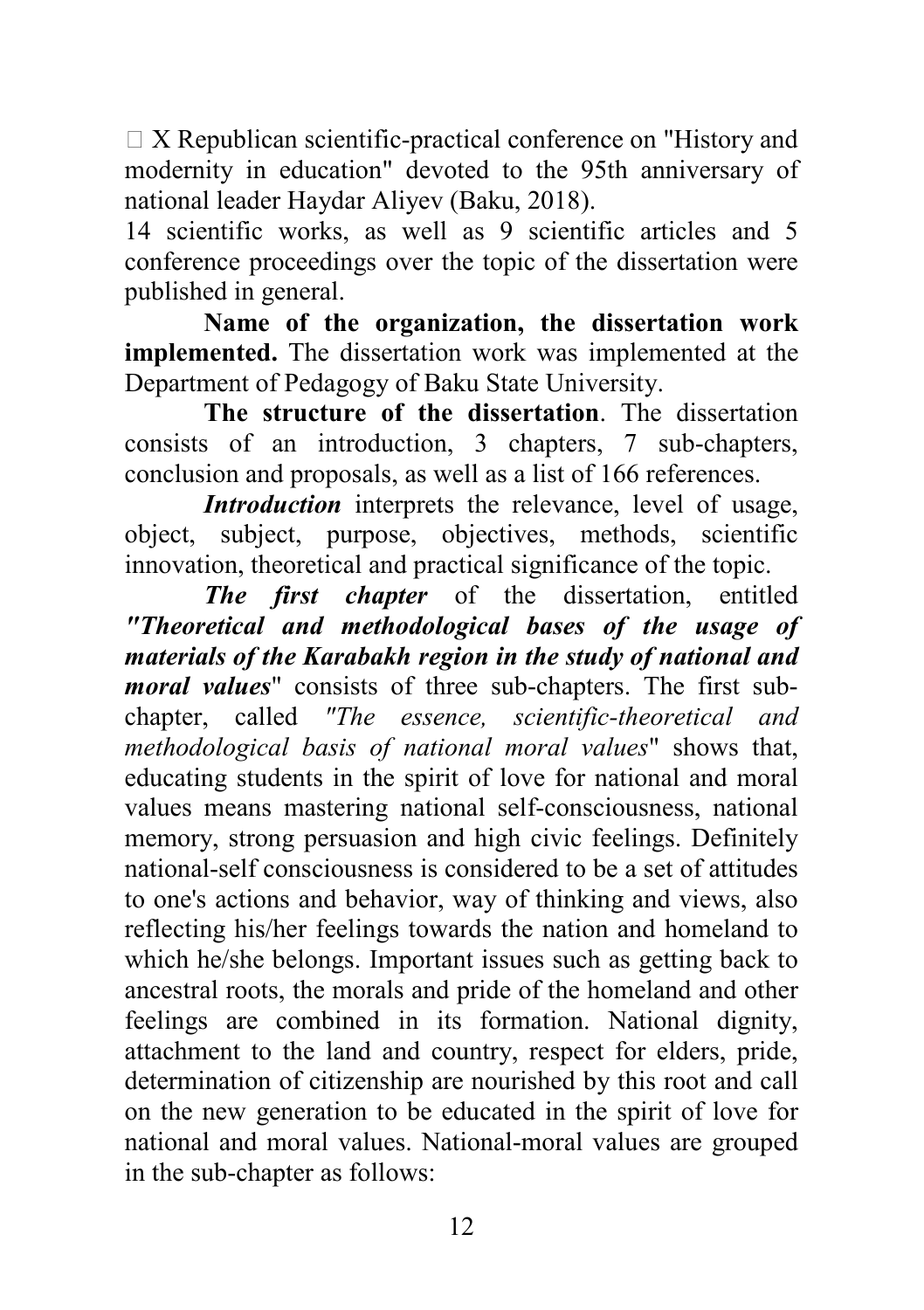$\Box$  national and moral values come from genes,

- $\Box$  derived, nationalized national-moral values,
- $\Box$  universal national-moral values.

National and moral values with genetic content are formed before the birth and improve from time to time. Genetic values rationally classify people's moral lives. These values are closely related to the meaning of human existence, are codified in culture and embedded in traditions and customs.

The list of national-moral values includes the values formed mainly by the consolidation-covering of moral values of the aboriginal descendants. So, Azerbaijani people further enriched its moral values on the basis of inheriting Islamic culture from Arabs, statehood values from the Sassanids and Seljuks.

There are values belonged to the Azerbaijani people, which also have a universal content. These values include morality, patriotism, heroism, humanism and so on. can be entered. Although many works were written on various fields of our national and moral values since the restoration of our state independence, there was always a necessity to study it in terms of modern requirements and create a system to ensure its comprehensiveness.

*The second sub-chapter,* entitled "*The level of statement and usage of national-moral values in pedagogicalpsychological literature"* clarifies the question of their expression in the pedagogical-psychological and methodological literature on the education of adolescents in the spirit of love for national-moral values. The topics that allow schoolchildren to be educated in the spirit of love for national and moral values are grouped and systematized in V-IX classes.

*The third sub-chapter* entitled "*The place of national and moral values in the program, textbooks and teaching aids*" identifies the place of the problem in the existing curricula, textbooks and teaching aids and comments on them. The topics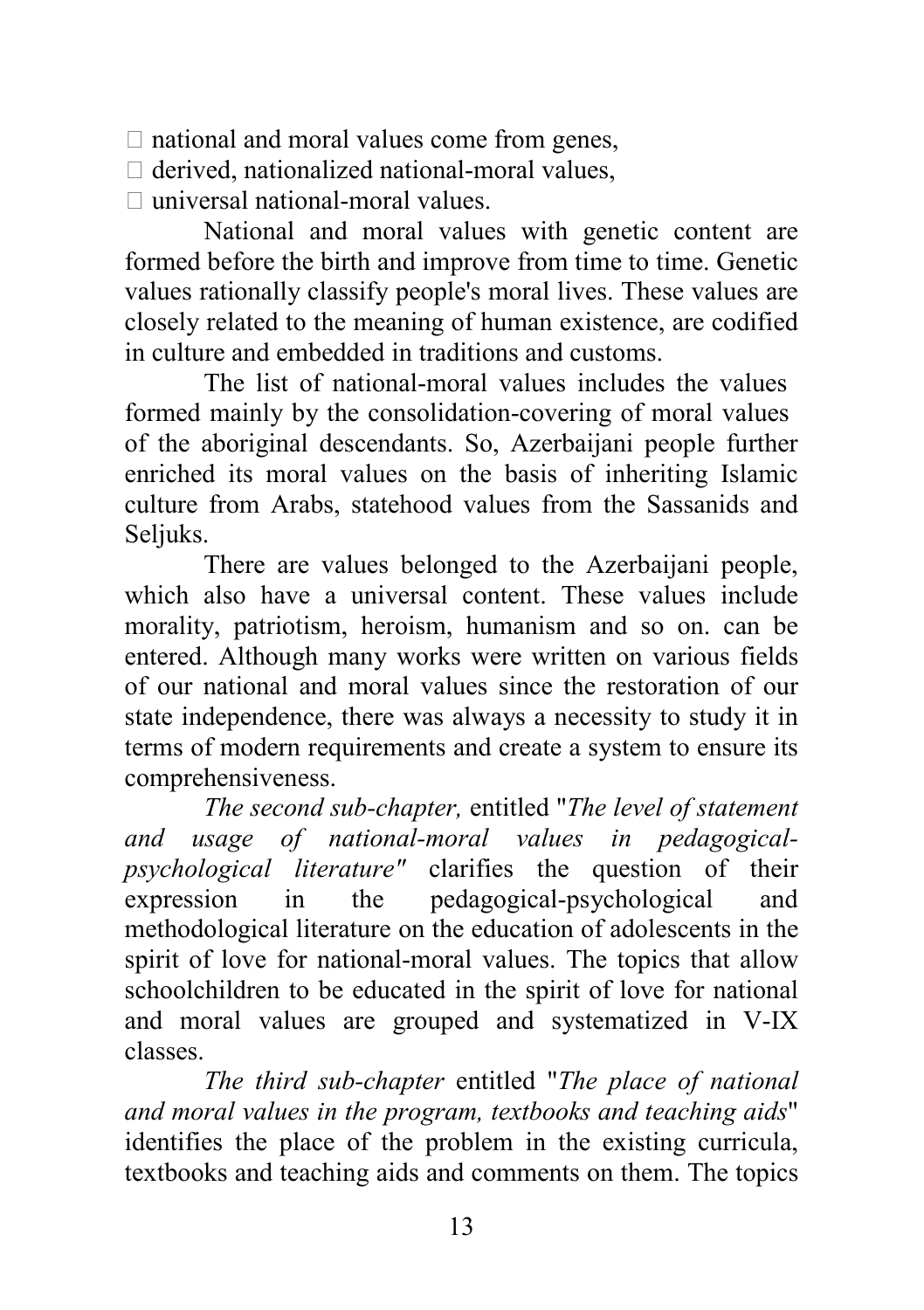that allow the study of national and moral values are systematized in a complex way in the curriculum and textbooks of literature, history of Azerbaijan and geography taught in V-IX classes.

*The second chapter* of the dissertation is entitled *"The opportunities and ways of the usage of ethnographic materials in teenagers' education in the spirit of love for national and moral values in teaching process."* The chapter combines two sub-chapters. "The use of ethnographic materials in the inculcation of national and moral values allows to get acquainted with national and moral values of the native land, including its climate, fauna and flora, natural resources, traditions, scientists, older generation, celebrities, etc. The directions of using regional materials in the study of nationalmoral values were defined. This order includes the following:

 $\Box$  study of issues over theoretical and historical development of national-moral values;

 $\Box$  determination of direct connection of national and moral values with the country;

 $\Box$  the role of folklore samples of the region in national-moral values;

 $\Box$  connection of national holidays with regional materials;

 $\Box$  assimilation of historical monuments of the country as our national and moral values;

 $\Box$  formation features of national-moral values of ideas and their interaction with universal moral values, etc.

The carried out researches show that, schoolchildren always were in great need of learning their national and moral values. Topics that make available the study of national and moral values on the basis of regional materials have a significant impact on the attachment of adolescents to their ancestral roots, the formation of a sense of adoration for their homeland, people and values. The sub-chapter states that, the source of educating teenagers in the spirit of love for national and moral values should be Azerbaijani ideology and this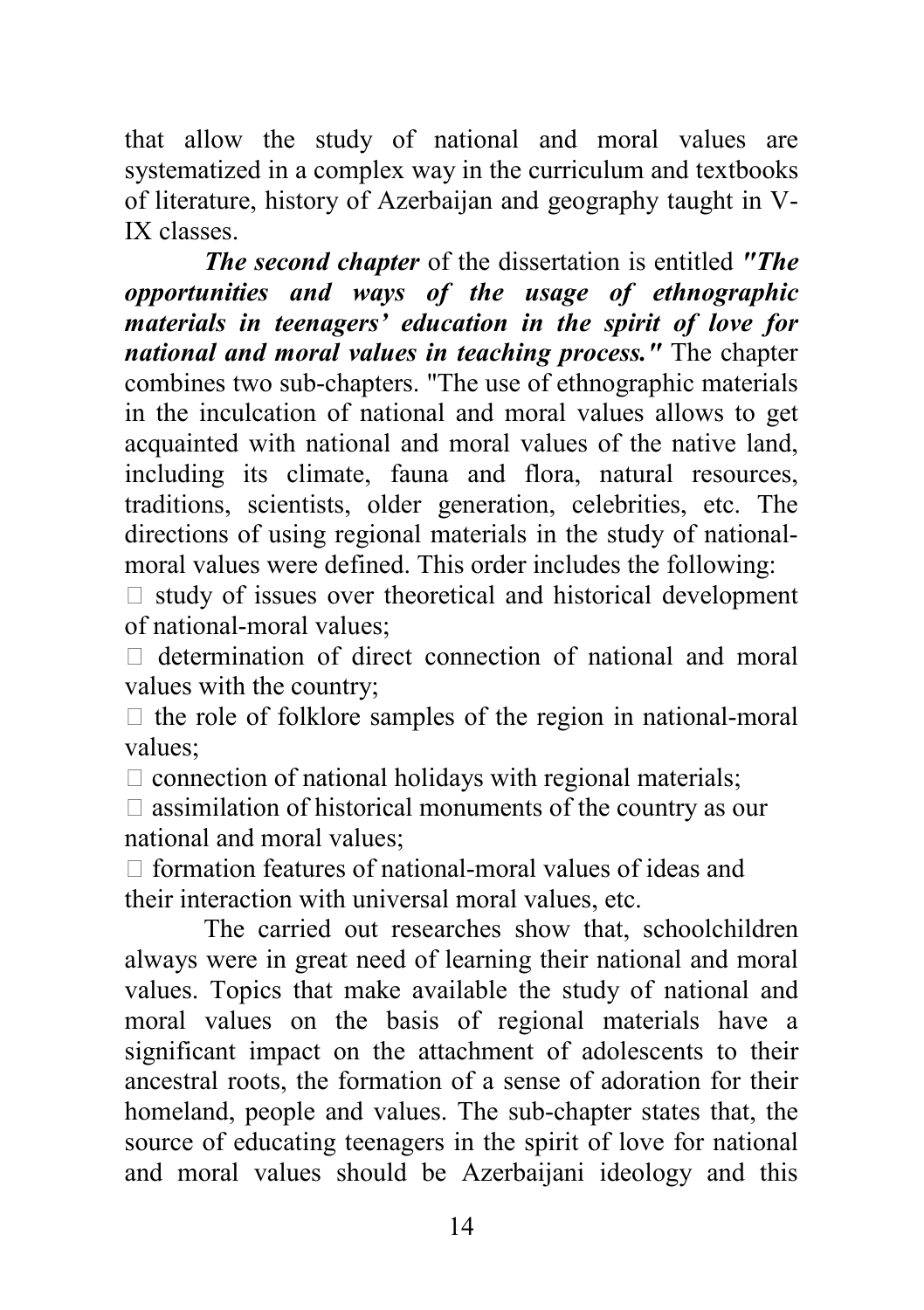ideology should affect their thoughts, views and souls. The usage of ethnographic materials covering many areas serves to clarify the ethnic composition of local population, to reveal and organize the protection of historical monuments, to study oral folklore, local accents and dialects, to identify and preserve their regional traditions.

It is important to know a number of tasks committed in the study of ethnographic materials:

 $\Box$  to study the past and present day of the native land;

 $\Box$  to get acquainted with historical and cultural monuments;

 $\Box$  to get acquainted with the nature of the native land;

 $\Box$  to study the traditions of the land;

 $\Box$  acquaintance with life of famous personalities of the country, etc.

All of these have a significant impact on the upbringing of adolescents in the spirit of love for national and moral values.

The teaching of musical culture of Shusha, which is also called the conservatory of Azerbaijan and the eye of Karabakh, is valuable in educating of the younger generation in the national spirit. Because patriotism, loyalty, attachment to ancestry, humanism, heroism, love for the country and others are concentrated in this music.

*The second sub-chapter* is called *"The opportunities and ways to educate schoolchildren in the spirit of love for national and moral values using ethnographic materials in the process of subjects' teaching".* According to the implemented studies, the subjects taught in classes V-IX of secondary schools can be associated with ethnographic materials. However, there are also subjects which have greater opportunities to educate adolescents in the spirit of love for national and moral values on the basis of ethnographic materials. It includes literature, history of Azerbaijan, geography, etc. An approximate subdivision is provided in the textbooks of literature (V-IX), history of Azerbaijan (V-IX),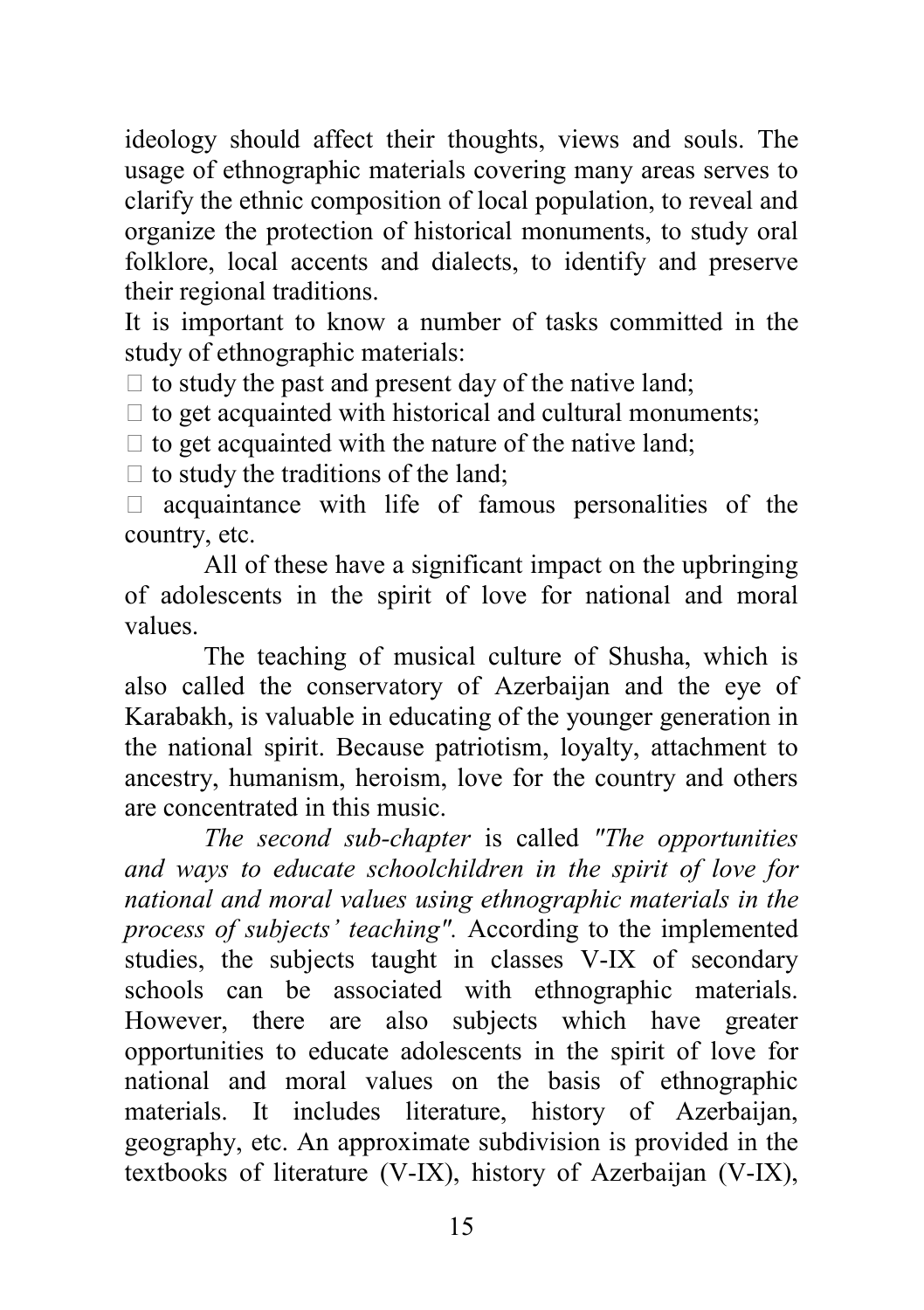geography (V-VIII) which study the past, present, nature, underground and surface wealth, culture and art, customs and traditions of the native land and other problems. The texts in the literature textbooks of V-IX classes studying our nationalmoral values are grouped in the sub-chapter as follows:

1. Texts included into the group of pearls of oral folk literature; 2. Texts about patriotism, motherly love, heroism page;

3. Texts that allow to study the nature, wealth, flora and fauna, beauty of the native land;

4. Texts related to our national traditions;

5. Texts on subject of love to work and call to labour.

 The research shows that, the influence of the works created by the greatest geniuses of mankind preserved through literature from the depths of centuries to the present day and has the potential to be passed on to future generations. We can say unequivocally that, the power of the word is stronger than even the most effective modern weapons. Folk sayings also have a relevant place in the work in this direction.

Love for the homeland, the land, its nature and prominent people, as well as traditions of heroism and fight have an important role amidst national and moral values inherent in the Azerbaijani people. Love for the motherland is one of the display forms of the liberation of the occupied territories of Azerbaijan from the Armenian executioners. There are a lot of texts in the textbooks on the education of teenagers in the spirit of love for national and moral values in classes V-IX. They are grouped according to their content as follows:

 $\Box$  Texts directly related to the Motherland:

 $\Box$  Texts related to the nature, beauty, flora and fauna of the region;

 $\Box$  Texts related to the life and activity of famous people;

 $\Box$  Texts related to heroism and fighting custom;

 $\Box$  Texts related to attitude, love and affection to cultural heritage.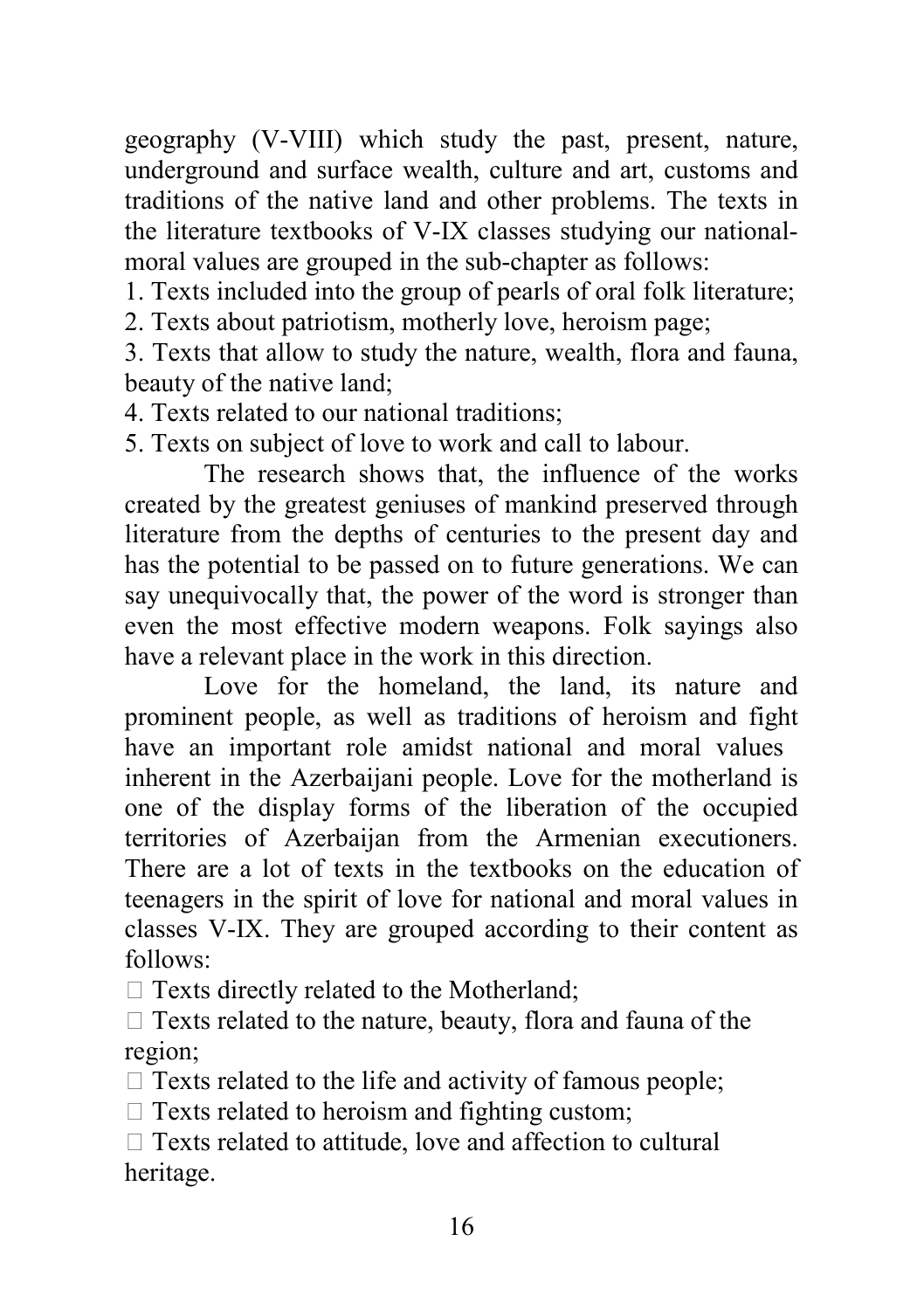It is known from the results of research and experiments that, the texts given in literature textbooks of V-IX classes are one of the most important tools in patriotic education of students. Let's take a look at the result of the experiment conducted on the basis of the Azerbaijani poem "I have it" in the 5th class literature textbook:

#### **Table 2.2.3**

| <b>Classes</b>   | Student | <b>Assesment of student answers</b> | <b>Success</b> |                                                    |      |
|------------------|---------|-------------------------------------|----------------|----------------------------------------------------|------|
|                  |         |                                     |                | number excellent   good   medium   dissatisfactory | rate |
| VII <sup>a</sup> | 29      | 25                                  |                |                                                    | 100  |
| exer.            |         |                                     |                |                                                    |      |
| VII <sup>b</sup> | 26      |                                     |                |                                                    | 75,1 |
| control          |         |                                     |                |                                                    |      |

## **Productivity results of the experiment on the poem "Azerbaijan" by S. Vurgun**

Thus, the topics covered in the literature textbooks of the 5th class are important in terms of the problem due to the results of interviews, observations, questionnaires and experiments. The subject of Azerbaijani history (V-IX class) is also very significant in educating teenagers in spirit of love for national and moral values. "Albanian power Javanshir", "Instead of living for fourty days as a slave", "Dada Gorgud" historical chronicle of our country, "Azerbaijan's iron gate Derbent", "Long-lived state-Shirvanshahs", "Ruler of Aghgoyunlu state", "Gulustan fortress, or Azerbaijan ","Last Conqueror of the East "," Gandja Khanate","Bloody January", "Khojaly Genocide","Establishment of the National Army of Azerbaijan (V class)," Karabakh kurgans","The oldest human settlement in Azerbaijan is in Karabakh" ,"Manna economy and culture" (VI class), "Foreign policy of the Aghgoyunlu state" (VII class), "Azerbaijani khanates", "Freedom movement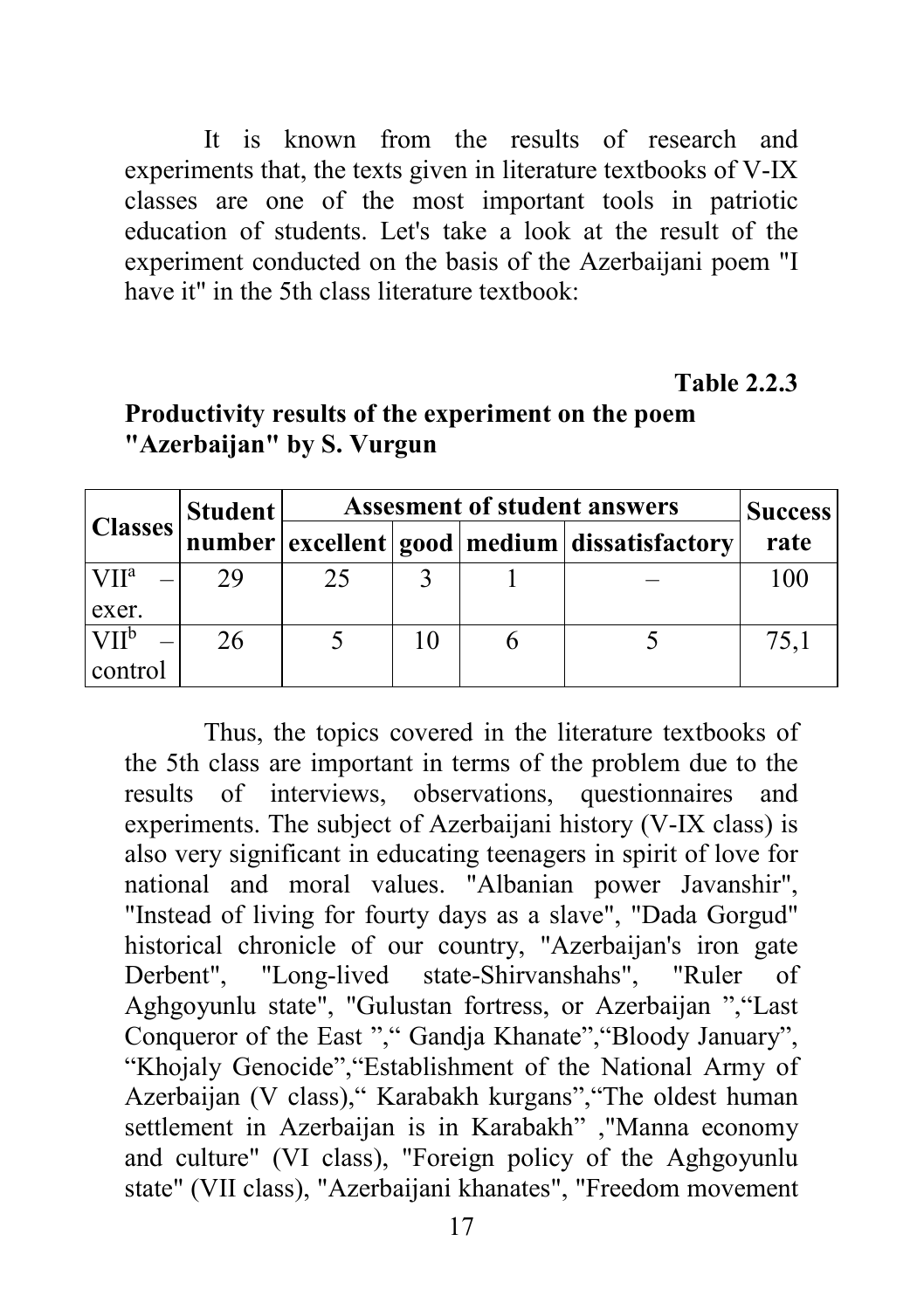under Babek's leadership", "Mongols in Azerbaijan", "Azerbaijan in XV century. Culture ", "Culture in the period of Azerbaijan khanates "(IX class) and others provided in the Azerbaijani history textbooks are of this kind.

The conducted researches show that, each of the texts given in the textbook of History of Motherland of the 5th class plays an important role in educating students in the spirit of love for national and moral values directly or indirectly. The text of the historical chronicle of our country- "Kitabi-Dada Gorgud" is of great importance. The teacher, who taught the topic for the experiment, considered it expedient to fill in the table by teenagers on Dada Gorgud in order to determine level of their mastering national and moral values.

Table **Table** 

| <b>Dada</b><br>Gorgud  |                      |                                   |                      |  |  |  |
|------------------------|----------------------|-----------------------------------|----------------------|--|--|--|
| Heroism and<br>courage | Family<br>traditions | <b>Standards</b><br><b>1SSUES</b> | Attitudes<br>towards |  |  |  |
| examples               |                      |                                   | men                  |  |  |  |

The subject of geography, taught in classes V-IX is also very important in terms of problems in the sub-chapter. The topic "the Caspian Sea" given in geography textbooks of VIII class is very necessary in educating teenagers in the spirit of love for national and moral values. The teacher compared features of Hakari and Bargushad Rivers in Karabakh, the Caspian Sea and made peculiarities clear while teaching the topic. The results of the experiment conducted over the Caspian Sea topic indicated its successfulness from the aspect of the problem.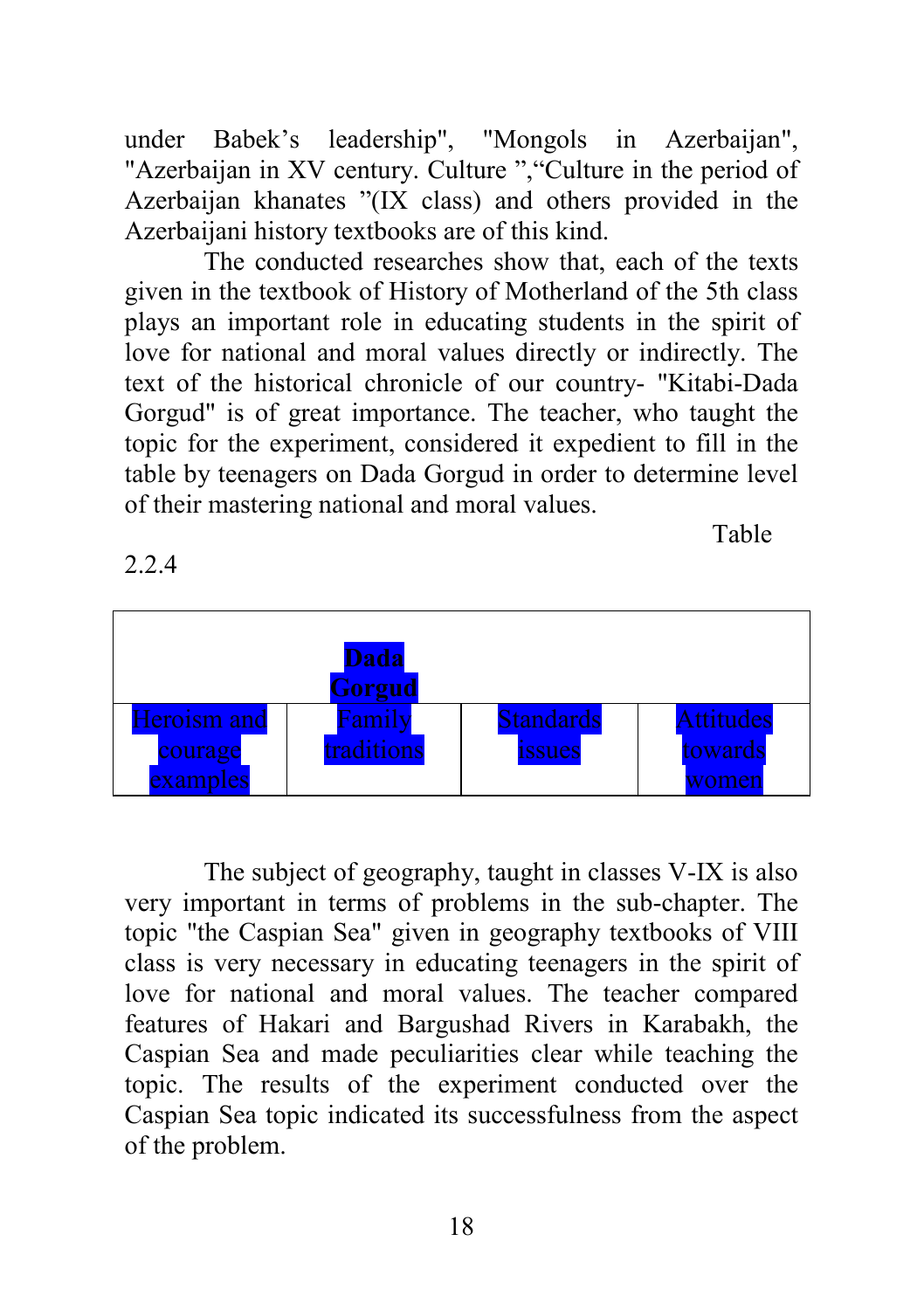## Table 2.2.5

|                          |                                 |                  | <b>Answers</b> |           |       |           |                         |  |
|--------------------------|---------------------------------|------------------|----------------|-----------|-------|-----------|-------------------------|--|
| <b>Classes</b>           | <b>Number</b><br>of<br>students | <b>Questions</b> | detailed       | satisfact | wrong | dissatisf | Percentage<br>indicator |  |
| $VIII^a -$<br>exper.     | 29                              |                  | 20             | 6         | 3     |           |                         |  |
|                          |                                 | 2                | 21             | 5         | 3     |           | 100                     |  |
|                          |                                 | 3                | 24             | 4         |       |           |                         |  |
| $\rm VIII^b-$<br>control | 28                              |                  | 5              | 6         | 10    |           |                         |  |
|                          |                                 | $\overline{2}$   | 6              | 4         | 10    |           | 74                      |  |
|                          |                                 |                  | 9              | 6         |       |           |                         |  |

As it can be seen from the table, a successful result is obtained when each subject taught is combined with ethnographic materials.

*The third chapter* of the study is entitled *"The importance of extracurricular activities in the education of teenagers on the basis of national and moral values using ethnographic materials".* The chapter includes three subchapters. Educational impact of the discussion on the formation of adolescents in the first sub-chapter, entitled *"The opportunities for the use of ethnographic materials in students' education on the basis of national and moral values upon the discussion of works of art"* is rather great. It is necessary to treat it seriously and responsibly in this regard. It was considered expedient to approach the discussion from the point of view of the problem content when defining works for the discussion:

 $\Box$  Art work must have educational effect:

 $\Box$  The selected work must have scientifical and pedagogical essence;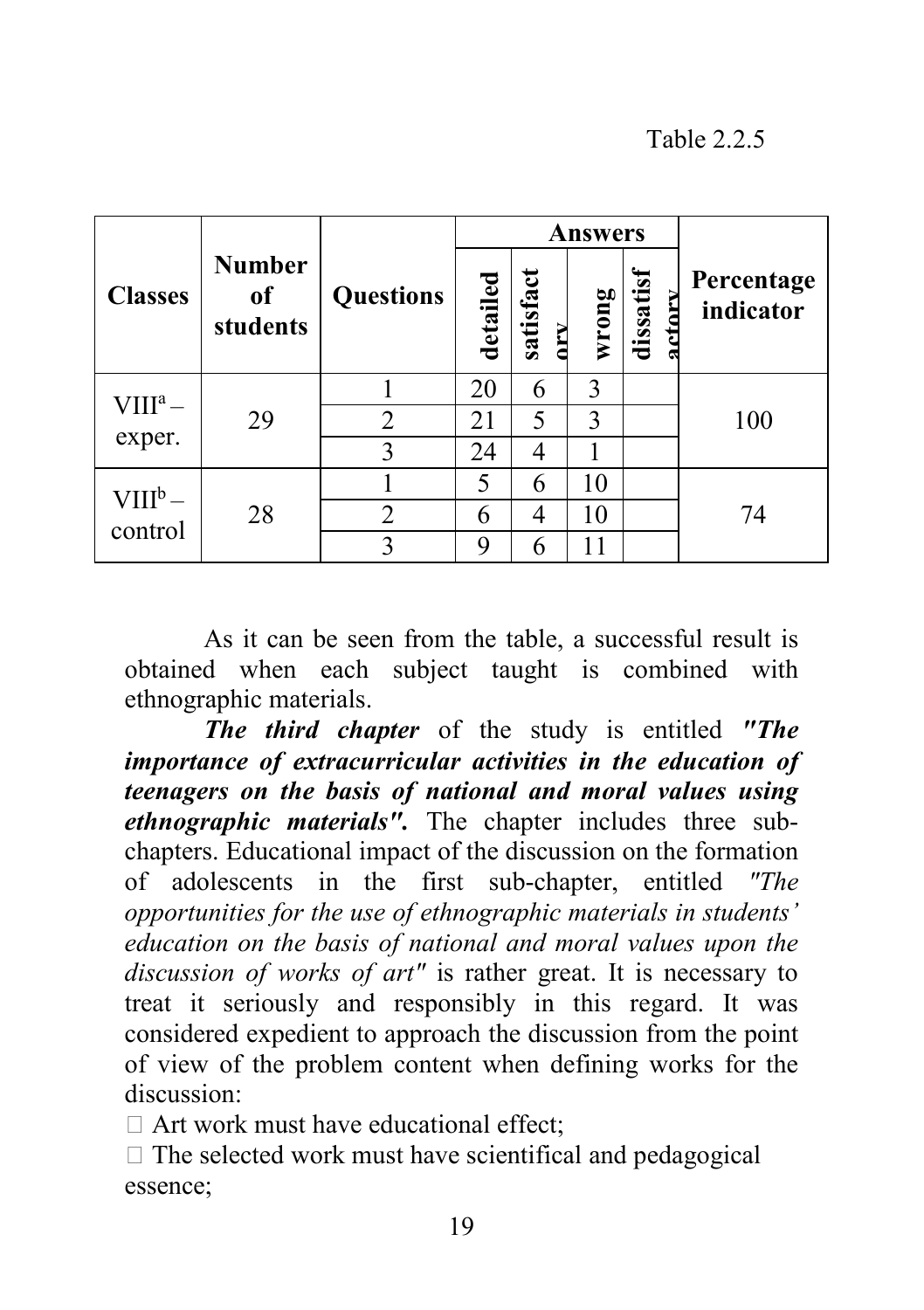$\Box$  It must be distinguished by the urgency of the issue raised;

 $\Box$  Materials that reflect national and moral values must be preferred while choosing works of art;

 Works related directly to the region studied should be selected for discussion;

 $\Box$  The usage of works by authors living in the region should be considered more appropriate;

 $\Box$  Selected works should be coordinated with the training material of the class;

 $\Box$  Discussion of art works should be regularly held throughout the year and appropriate for adolescence age;

 $\Box$  Works for discussion should be preferrably selected by students;

 $\Box$  The discussion should be held in a completely independent environment and evaluate students' opinions and views;

 $\Box$  The outcome of the discussion must be precisely evaluated.

Questionnaires, essays and experiments conducted in terms of these requirements, as well as the work experience of leading teachers confirm this idea, which was identified in the course of the research to some extent.

The topics of appropriate disputes over classes were identified and their holding ways were highlighted in the *second sub-chapter,* entitled *"The influence of disputes on the education of adolescents in the spirit of love for national and moral values".* The disputes should be able to cause a high mood and use ability of teenagers to express their opinions thinking about their self-dependence, prove their thoughts, respect the opinions of others, regulate their behavior and so on.

*The third sub-*chapter is entitled *"The opportunities of education of teenagers in the family in the spirit of love for national and moral values on the basis of ethnographic materials"*. It is noted in the sub-chapter that, family also has a great role in educating children in the spirit of love for national and moral values. Traditions, ceremonies, respect for the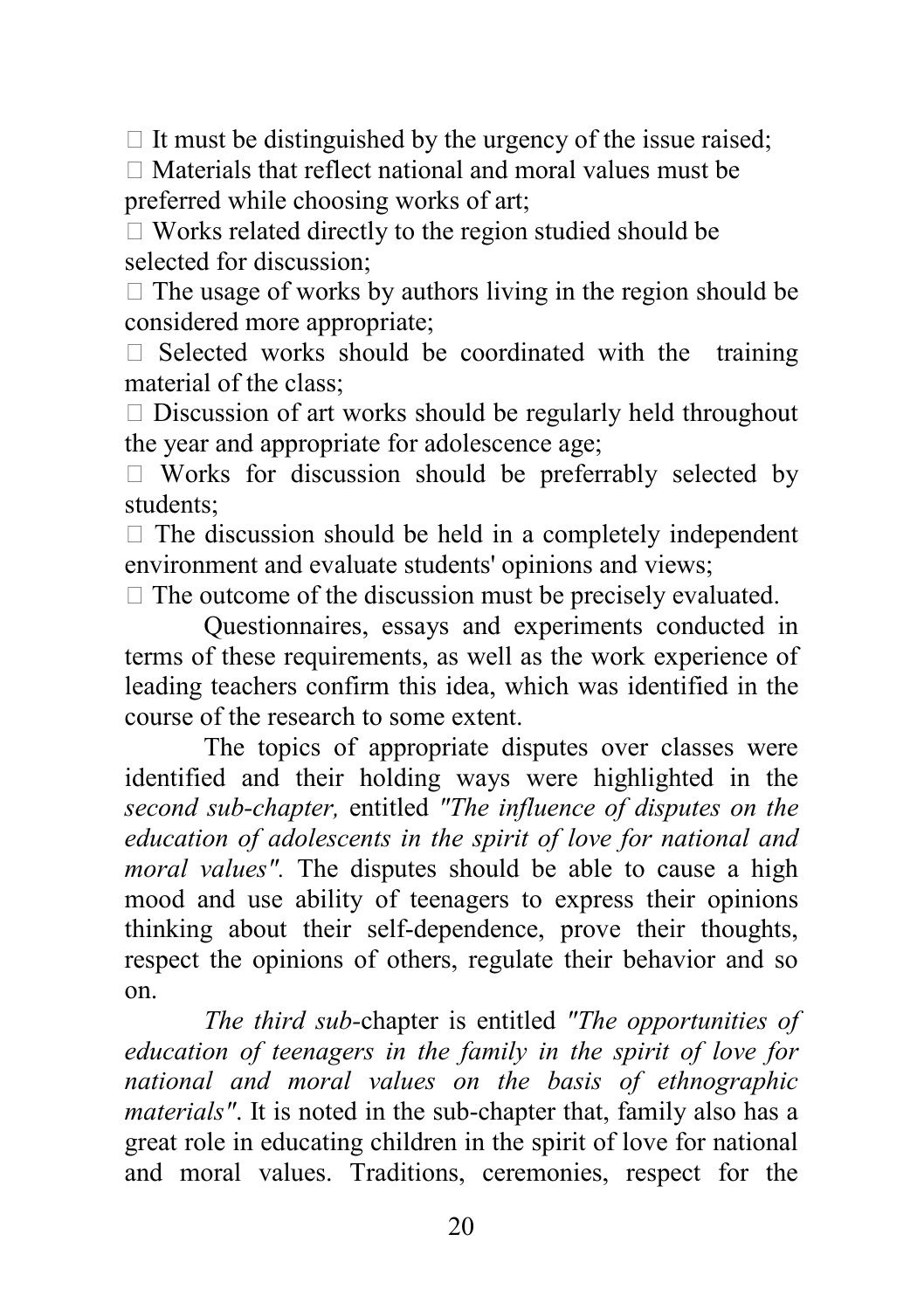elders, approaching the child with love in the family, patriotism, mutual respect, protection of our lands, love to our lands, patience, hospitality, etc. have a profound impact on the formation of the growing generation. The claimer shows that, teenagers are usually eager to imitate adults in everything and to show a sense of kindness. In fact love for national and moral values, i.e. personal example of parents, sincere behavior in the family, mutual respect, esteem for elders and youth, helping the needed ones and others become influential factor in the upbringing of adolescents.

The researches and observations show that, psychological environment created by the family is an emotional prerequisite for the family upbringing of adolescents. Family brings up children in terms of all rules of life, even all details. Psychological environment in which family formed is one of important conditions for educating healthy generation.

Family traditions have long been able to prove their viability in educating healthy generation due to the research. Although these traditions changed their character in the context of modern globalization and have an international character, they still preserve their national and moral rights and values. In spite of life's extending to a family's lifestyle and cultural ties, it still has national character. The upbringing of teenagers in the spirit of love for national and moral values in the family instill in them valuable feelings like positive emotions, discipline, responsibility, activity, selflessness, initiativity, humanism, pride, generosity, hospitality, kindness, honesty, conscience, patriotism and Azerbaijanism.

It can be noted based on all of these that, the opportunities for adolescents to be educated in the spirit of love for national and moral values and to persevere in their preservation will expand in case systematic, colorful, regular extracurricular activities are organized and implemented.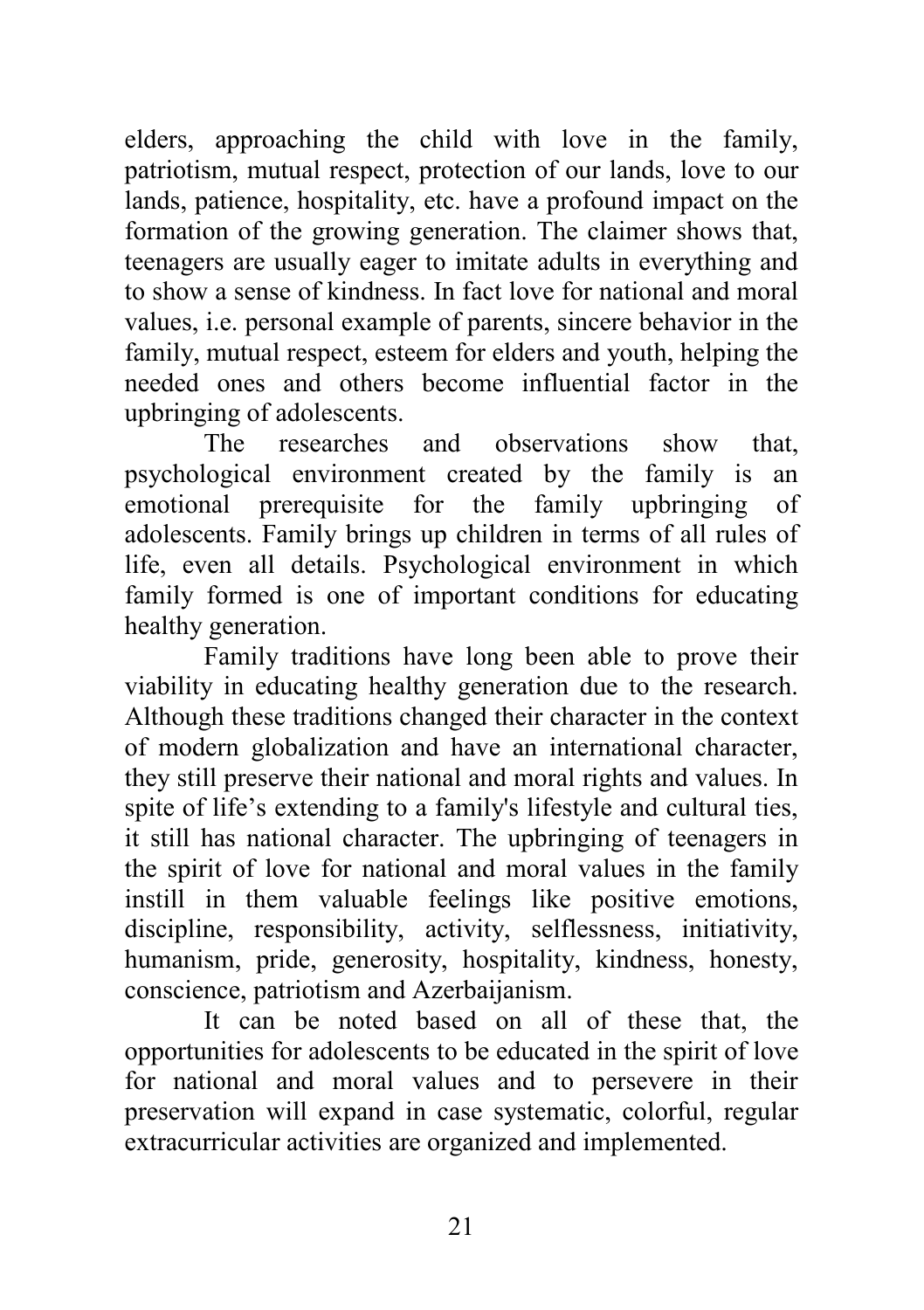### **CONCLUSION**

One of the most urgent problems in modern times is discovery of optimal balance between the process of globalization and national-moral values. The process of globalization seeks to pass on to cultural and moral factors that determine national identity along with universal values through science-technics, technology in a deliberate or impartial manner. It is necessary to have first of all a well-thought-out concept of the needs to be protected, on the issues to purposefully preserve traditions and the moment for adopting and applying innovations in such a situation.

It can lead to the destruction of a young independent state, by suppressing its national and moral values under the name of globalization. Globalization, as an inevitably process in the international arena, cannot bypass the life of our country. National and moral values, which are main indicator of a nation's existence, are its most valuable asset. There is no doubt that, the greatest wealth of each nation is its national and moral values, traditions and cultural samples formed from these values. The preservation and the development of national mentality, national and moral values are important terms that determine historical past, present and future of the people and the nation. Nowadays one of the most important tasks of school and family is to educate teenagers in the spirit of love for national and moral values. The author tried to take certain steps to implement this task. The author tried to study and generalize theory and practice of educating teenagers in the spirit of love for national and moral values in the family on the basis of ethnographic materials during the teaching of subjectsliterature, history and geography in V-IX classes of secondary schools and extracurricular activities.

The research conducted on the topic allows us to make the following conclusions and recommendations: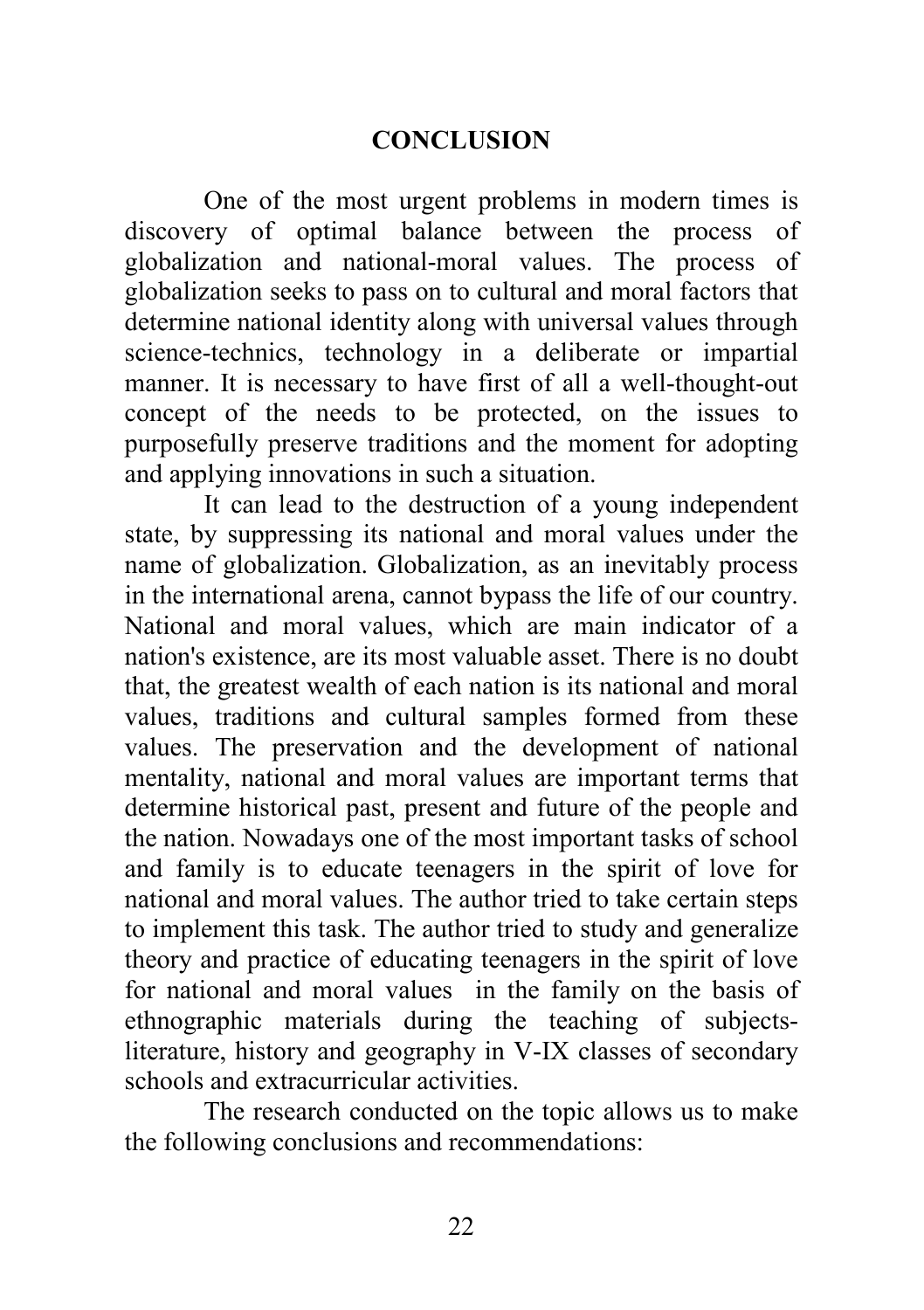**1.** The connection of training and extracurricular activities with ethnographic materials, the study of the concept of ethnography has great socio-political, didactic and educational significance in teenagers' education in the V-IX classes of secondary schools in the spirit of love for national and moral values. It makes obvious the importance of the usage of ethnographic materials, the mastering of the training material, its quick and thorough comprehension on the one hand, while on the other hand, educational diversity of the materials' content allows to deepen in all its subtleties teenagers'moral education, particularly love and respect feelings for national and moral values [142, 150].

**2**. There are many opportunities of the usage of ethnographic materials in teenagers' educating in the spirit of love for national and moral values in the existing programs and textbooks for V-IX classes of secondary schools. However, a lot of factors that limit these opportunities exist. It is primarily connected with programs and textbooks. Thus, it embraces few and unsystematic inclusion of texts in programs and textbooks (in the latest programs and textbooks) in V-IX classes which increase impact of studying ethnography on teenagers' educating in the spirit of love for national and moral values , as well as superficial allocation of a place for questions, tasks and works that motivate students and teachers to study local lore materials, especially (cultural heritage) in the end of texts (poems, stories, epics, legends) of textbooks on separate subjects (literature, history of Azerbaijan and geography) and paying less attention to the usage of local lore materials by subject teachers in educating teenagers in the spirit of love for national and moral values. Students and teachers do not focus much on ethnographic materials at the end of the texts inside textbooks and subject teachers pay little attention to the usage of local lore materials over educating teenagers in the spirit of love for national and moral values [142, 144, 164].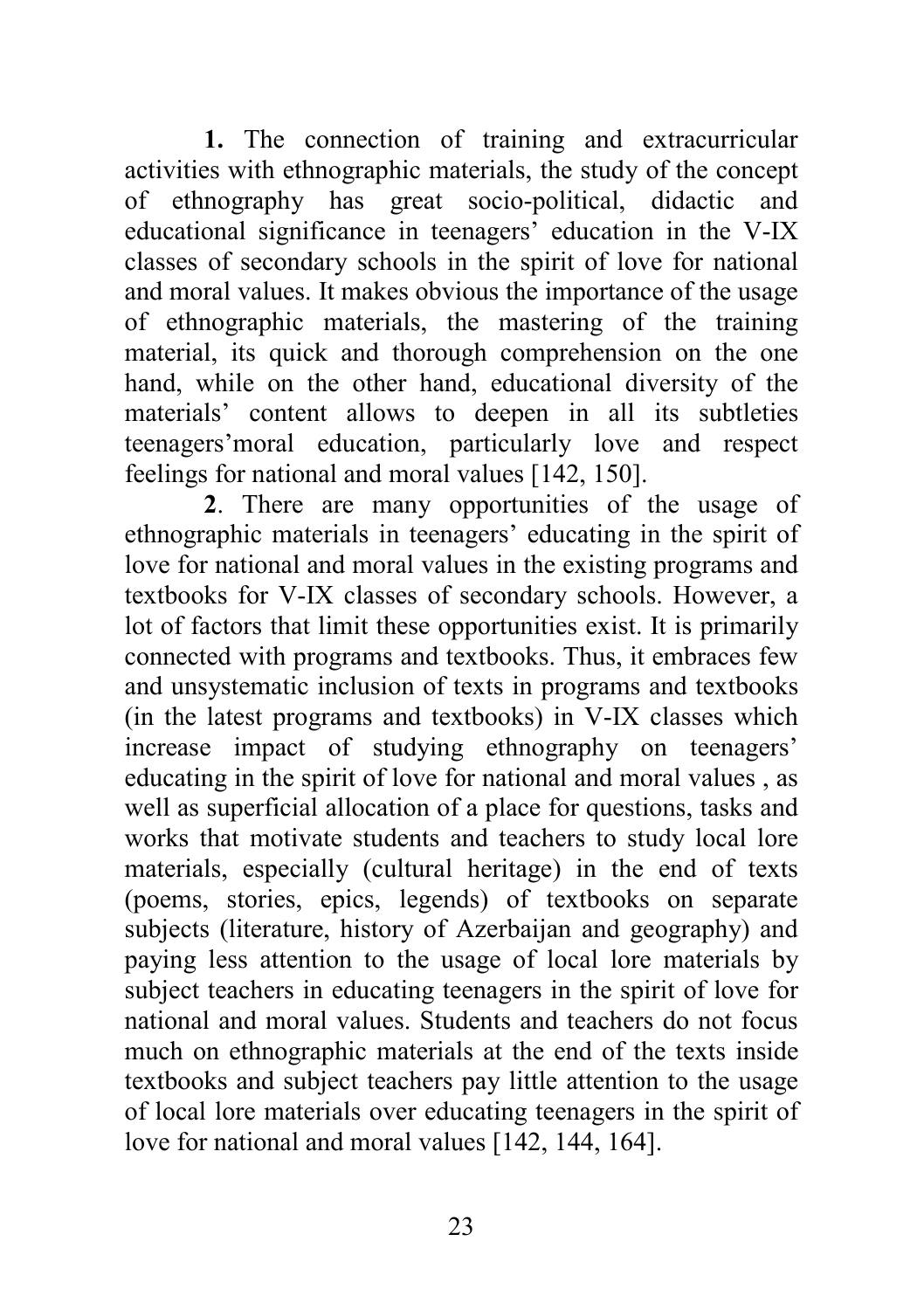**3**. Schools' public organizations neither involve, nor involve less teenagers in the research activities of the native land (organization of ethnographic museums, ethnographic groups, photo-montage on ethnography, exhibitions of albums and stands, etc). Adolescents participate in these activities most often as passive observers. The lack of technical resources (sound recordings, screens, television programs, etc.) at schools in this area and their improper application also have a negative impact on this work [149, 152].

**4**. There exist enough materials in the programs and textbooks of literature, Azerbaijani history and geography subjects for educating teenagers in the spirit of love for national and moral values. However, it is also a known fact that, they cannot introduce native land to teenagers on their own. It is necessary to determine optimal ways and means of teaching and to use them regularly and productivey [144, 147].

**5.** The researches, explorations and searches show that, wide opportunities and rich materials are provided for educating teenagers in the spirit of love for national and moral values of our people in the process of teaching literature, Azerbaijani history and geography in V-IX classes of secondary schools. Azerbaijani literature, Azerbaijani history and geography are irreplaceable chronicle of our national and moral values. Every line of our literature, history and geography, wise words of sages, tales and epics, proverbs and sayings, riddles, bayatis and lullaby tell about moral values that our people are proud of. Definitely, teenagers pay attention to works of art, poetry, folklore (tales, epics, proverbs and sayings, lullaby and bayatis, poems, stories and prose, etc.), which represent our national and moral values during the teaching of literature. Each sample of our literature is characterized by our national and moral values such as honor, dignity, civic determination, rectitude, chastity, decency, devotion to the native land, language, religion, humanism, generosity, hospitality, national cuisine, friendship and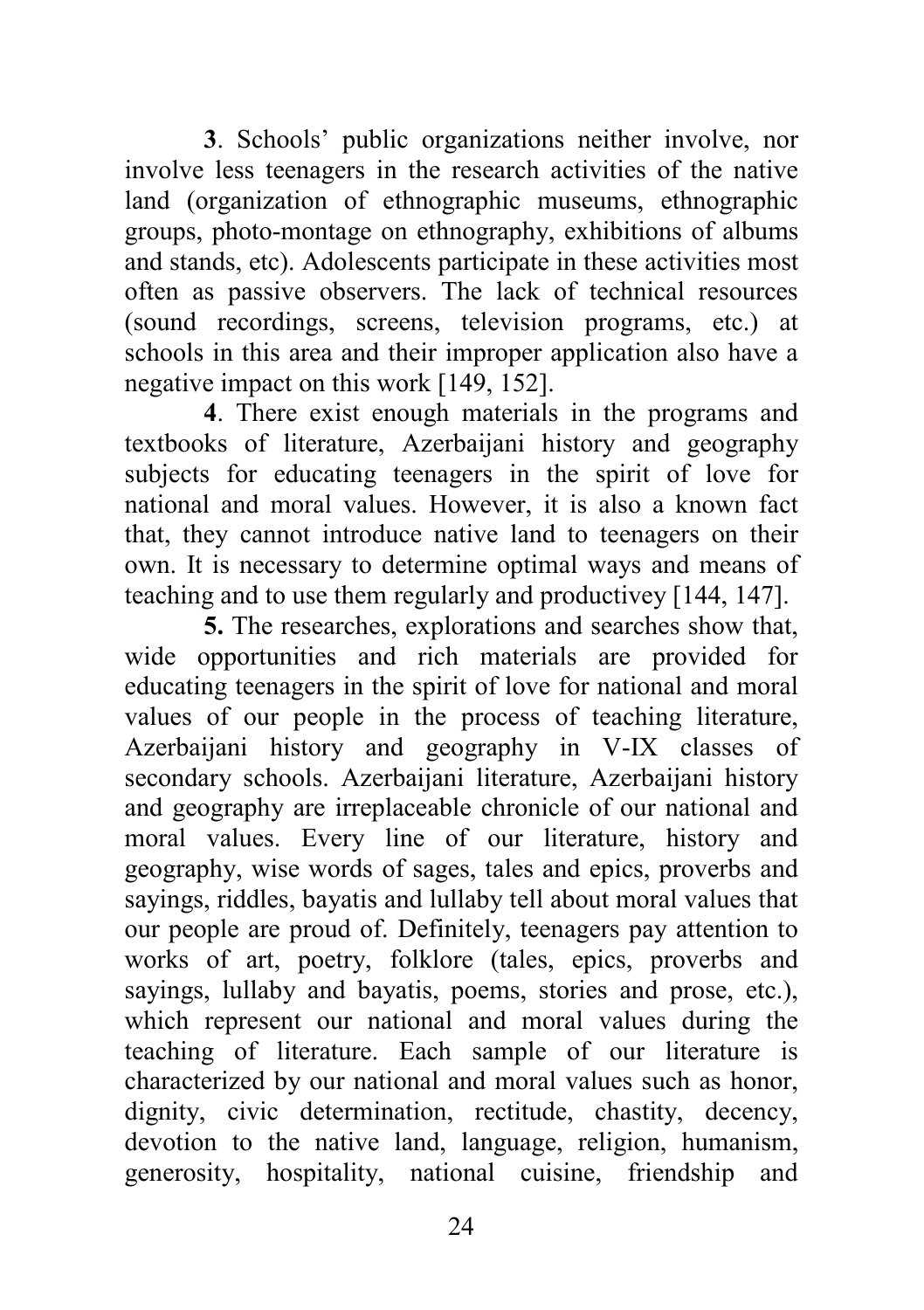companionship, purity and modesty, diligence, proprity, respect and care for the elderly, grown-ups and women and humanism. Values such as attachment to the land, motherland, nationality, national statehood, Azerbaijani ideology, religious belief, steadfastness, courageness, fearlessness, bellicosity, heroism, wisdom, struggle against foreign hostiles, patriotism are taken as main criteria during the teaching of Azerbaijani history [ 142, 146, 148].

Teenagers obtain extensive knowledge about physical and geographical position, geographical structure, climate, nature, flora and fauna, population, labor resources, natural conditions, underground resources of our country, our country as a whole, the village, city, settlement, region we live, Turkic world, Islamic world, our national heritage (castles, mosques, palaces, caravanserais, tombs, bridges, etc.) at Azerbaijani geography class. Linking the teaching of geography with ethnography arouses teenagers' sense of national dignity, pride and also love for the native land and motherland [143].

**6**. Extracurricular disputes, educational activities, including extracurricular reading, discussions of literary and artistic works, movies, theater performances, thematic evenings; meetings with war and labor veterans, scientists and artists, excursions, photo-montage and stands dedicated to the country, its socio-economic, cultural development, great personalities, etc. are of great importance in the upbringing of teenagers in the spirit of love for national and moral values. Dense connection of these events with the ethnographic materials of the native land is more effective from educational point of view [152].

**7**. The application of modern technological means devoted to the native land: films, filmstrips, the Internet and computers, documentary sound recordings can be more useful in cultivating a love for national and moral values. These tools help teenagers to easily assimilate ethnographic materials and deepen their knowledge of the motherland [142, 151].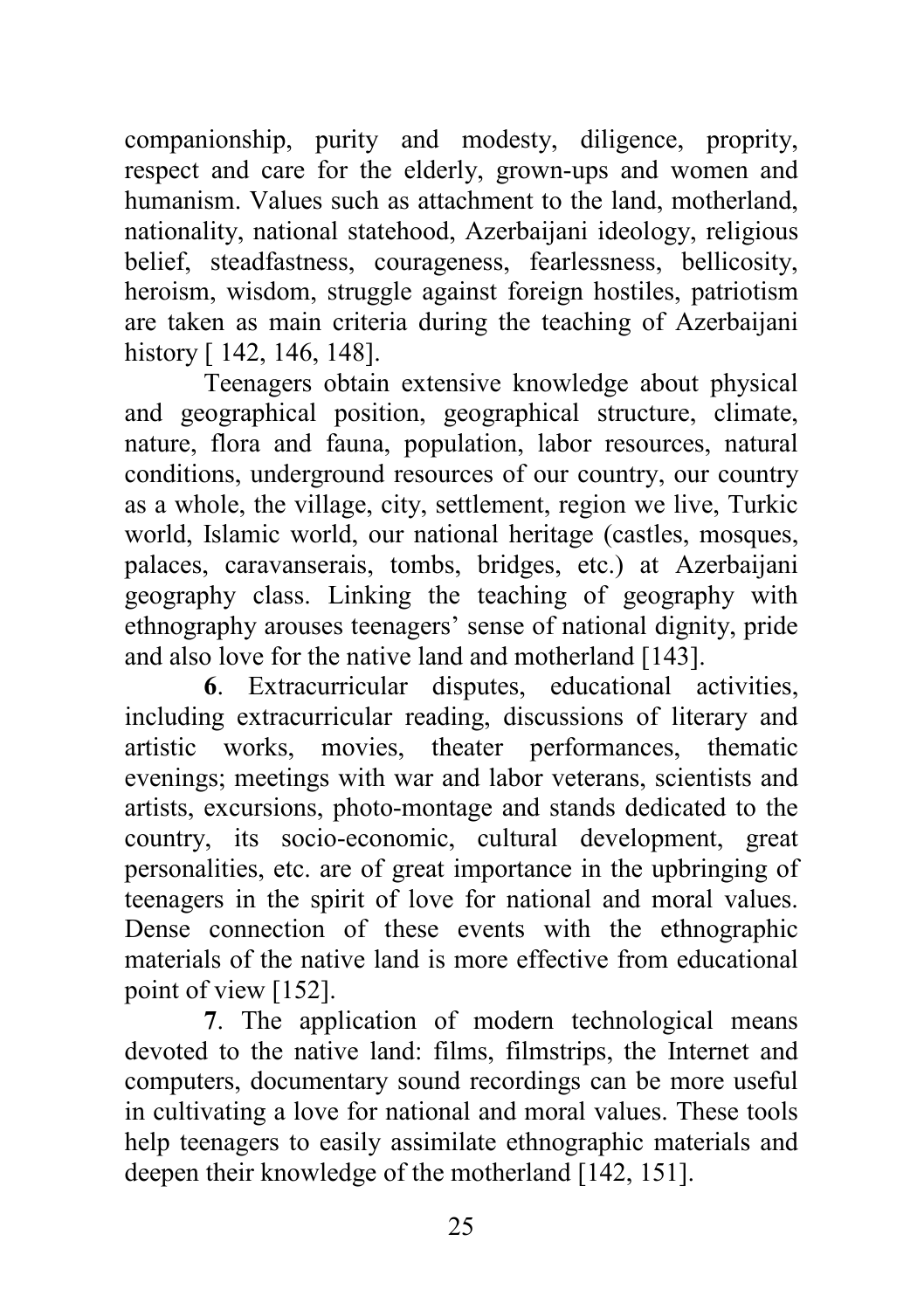**8**. Child perceives the first morality experience: goodness, kindness, helping someone, evil and malice, honor, dignity, honesty, conscience, false, truth, industriousness, laziness, respect for parents and elders, courtesy, attachment for native land; friendship, courageness, bravery, zeal, simplicity and humility, bellicosity, chastity, love for moral values such as Azerbaijanism, etc. in the family. It becomes his/her beliefs, practice and ideals. Therefore, it is sacred patriotic duty of parents and school to take care of moral purity of children [146, 164, 165].

We make the following suggestions based on the general results of our research:

- The establishment of ethnographic samples, ethnographic museums in all schools of the country is one of the important tools in educating students in the spirit of love for national and moral values;
- It is expedient to collect materials related to the local area, region and school, information on the history, industry and agriculture of the city, settlement, district and village, to store them in ethnographic corners and museums and to teach them in relevant ethnographic museums;
- It is recommended to set up a "Young local historians" group, or "Young local ethnographers' group" in each school and involve teenagers and young people in local history activities in order to cultivate love, respect and pride for the homeland, national and moral values at schools;
- Ethnographic materials related to the native land should be given more priority when preparing programs and textbooks for V-IX classes;
- It is expedient to scrutinize the opportunities of using ethnographic materials in the program over the pedagogical course in "Teacher groups" of higher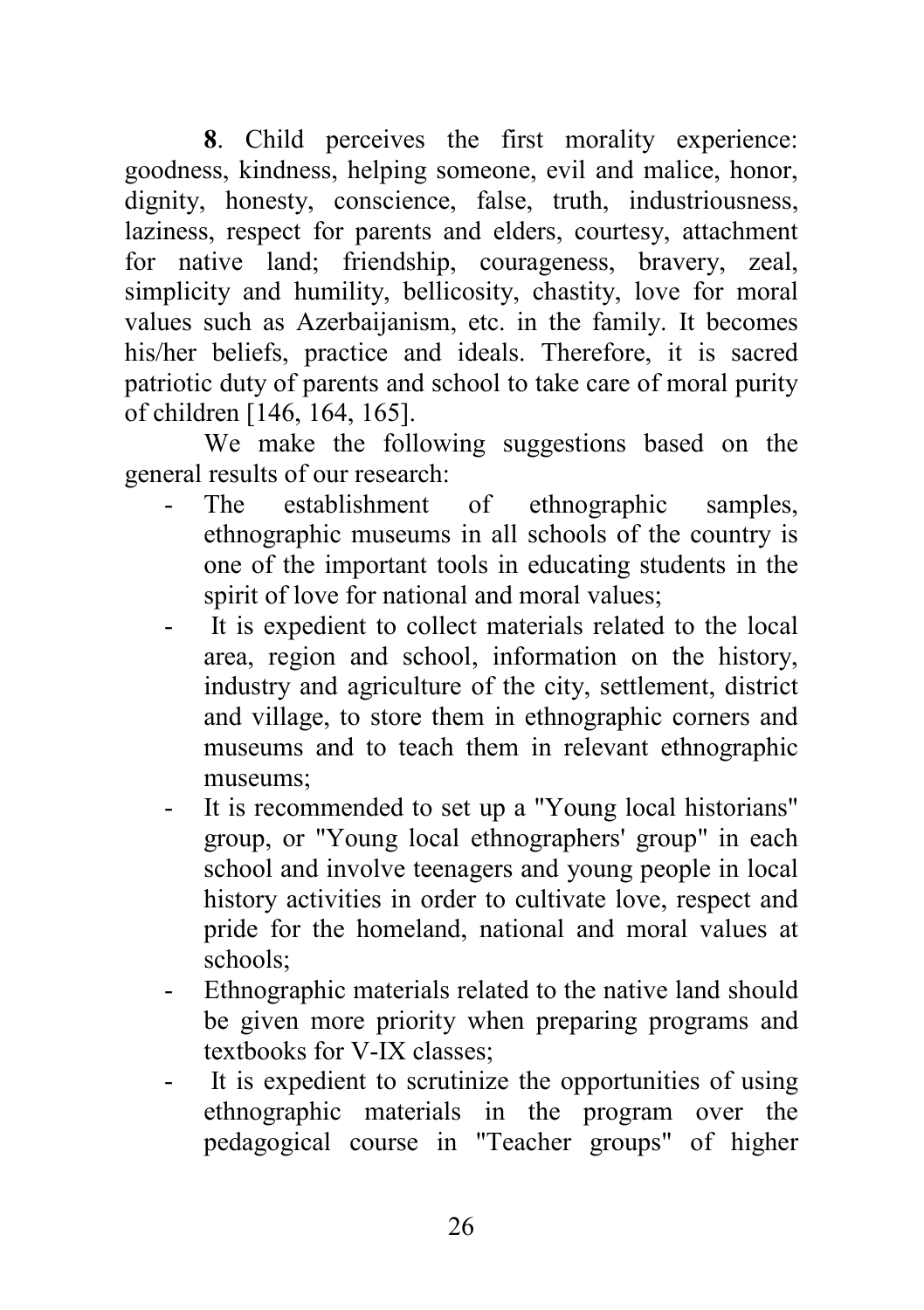institutions and studying its pedagogical, social and psychological bases;

- Mass media: in particular, television, radio and press, school libraries should pay more attention to the issue over education of adolescents and young people in the spirit of love for national and moral values.

In our opinion, successful implementation of these proposals at secondary schools in modern circumstance, through the study of the native land, the education of adolescents and young people in the spirit of love for national and moral values can ensure raising the work of pedagogical staff and family to the level of state measures.

### **Main results of the dissertation are reflected in the following works:**

1. G.R. Sharifova, The concept of ethnography and its role in national-moral values// Nakhchivan: News of Nakhchivan Teachers' Institute, 2014, No. 4, p. 77-81

2. G.R. Sharifova, The opportunities of educating students in the spirit of love for national and moral values at geography lessons // Baku: News of the Pedagogical University, 2017. No. 3, p. 241-248.

3. G.R. Sharifova, The role of national-moral values in pedagogical researches // Nakhchivan: News of Nakhchivan Teachers' Institute, 2017. No. 3, p. 35-38.

4. G.R. Sharifova, Main directions of training children at school // Actual problems of studying the humanities. Baku: Mutarjim, 2012. No. 4, p. 278-281.

5. G.R. Sharifova, Nizami Ganjavi on family education // Baku: Azerbaijani school, 2012. No. 6, p. 78-83.

6. G.R. Sharifova, Moral norms in N. Tusi's "Morality Nasiri" // Materials of the V Republican scientific-practical conference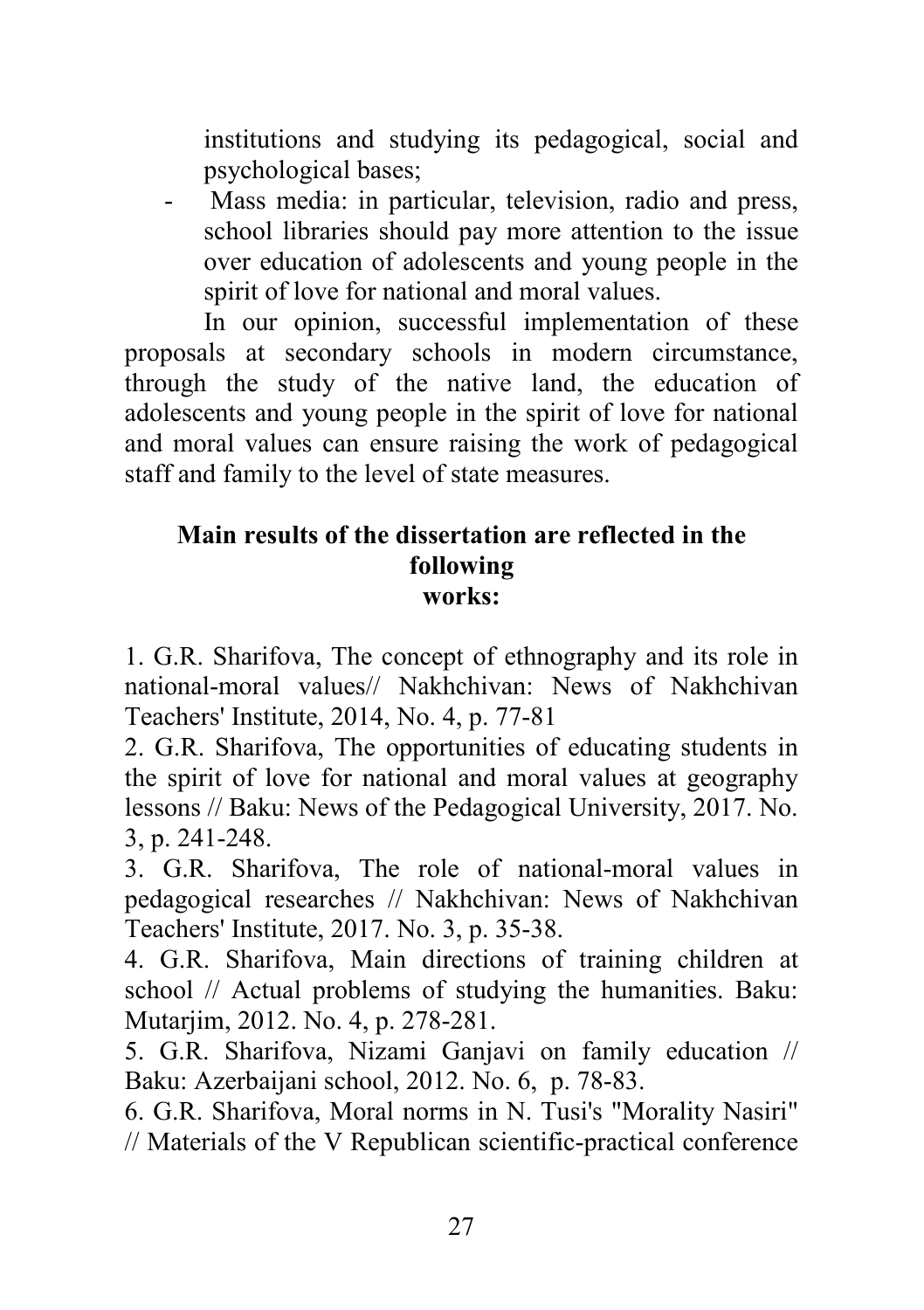on "Education and society" dedicated to the 90th anniversary of the national leader Haydar Aliyev, Baku: 2013, p. 71-73.

7. G.R. Sharifova, Education of love for the native land // Materials of the VII Republican scientific-practical conference on "Education development strategy and its implementation" dedicated to the 92nd anniversary of national leader Haydar Aliyev, Baku: 2015, p. 501-502.

8. G.R. Sharifova, Our national-moral values // Materials of the Republican scientific-practical conference on "Modern time and actual problems of social sciences" dedicated to the 25th anniversary of the Faculty of Social Sciences and Psychology, Baku: 2016, p. 213-214.

9. G.R. Sharifova, National-moral values in ethnographic materials // Baku: 2014, p. 373-374.

10. G.R. Sharifova, Patience, endurance and wisdom as one of our national-moral values // Materials of the IX Republican scientific-practical conference on "Modern time and education" dedicated to the 94th anniversary of national leader Haydar Aliyev, Baku: 2017, p. 213-214.

11. G.R. Sharifova, The importance of ethnographic materials in the education of students on the basis of national and moral values during extracurricular activities // Materials of the X Republican scientific-practical conference on "Historicity and modernity in education" dedicated to the 95th anniversary of national leader Haydar Aliyev, Baku: 2018, p. 294-295.

12. G.R. Sharifova, National-moral values in textbooks // Learned vector on the Balkans, Bulgaria: 2020. No. 4, p. 31-33. 13. G.R. Sharifova, Use of ethnographic materials in the upbringing of children in the family in the spirit of love for national and moral values //Moscow: Azimuth of scientific research: pedagogy and psychology, 2021. No. 2, p. 325-327

14. G.R. Sharifova, National-moral values in family education // Exchange of scientific knowledge in the conditions of globalization, Collection of scientific works, Kazan.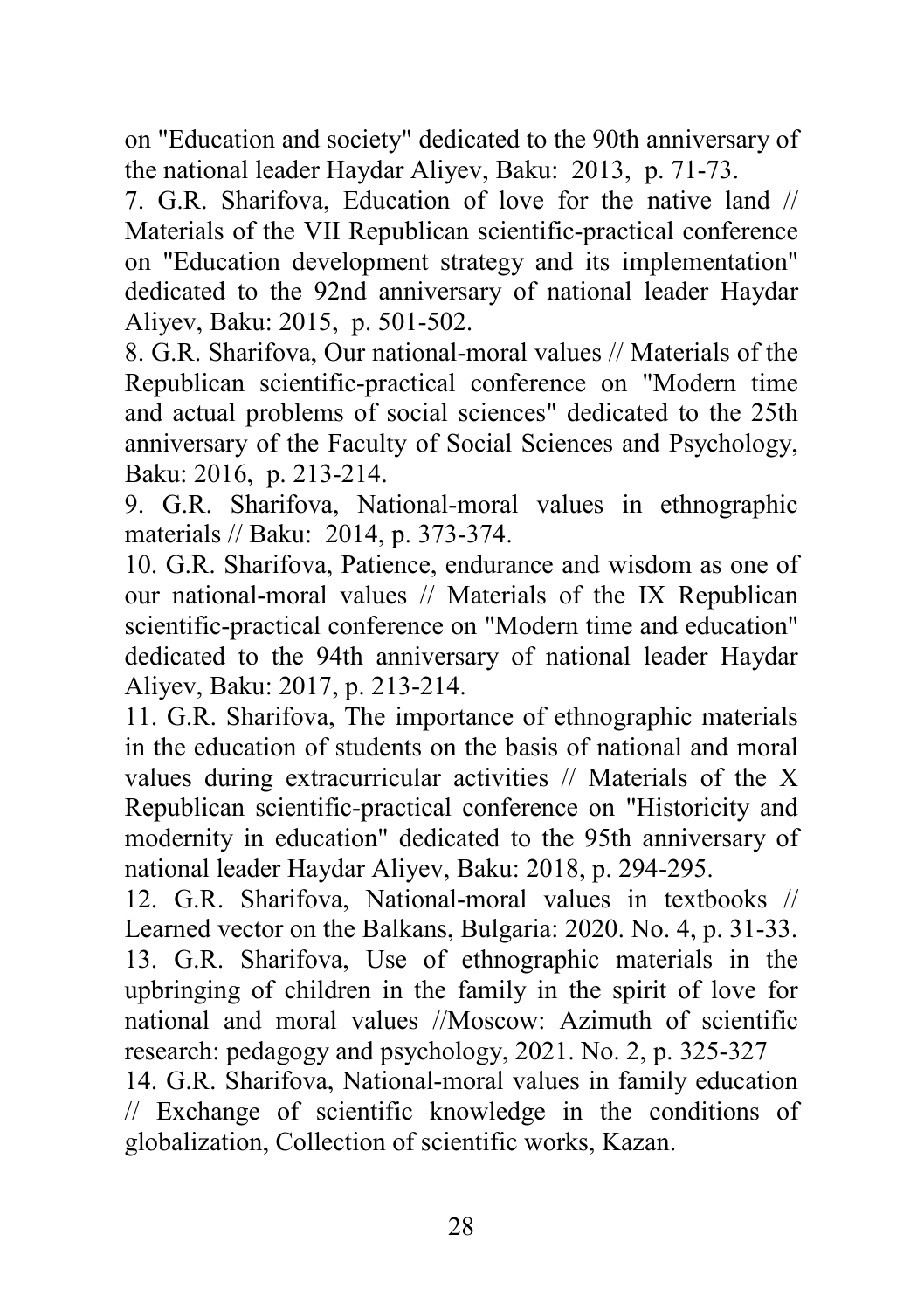$11.1<sub>1</sub><sub>0</sub><sup>1</sup><sub>1</sub><sub>2</sub><sub>3</sub><sub>4</sub><sup>1</sup><sub>4</sub> <sup>1</sup><sub>7</sub> <sup>1</sup><sub>8</sub>$ Superior at the Superior of the Commission of the President of the President of the President of the President of the President of the Commission of the Commission of the Commission of the Commission of the Commission of the meeting of the FD 2.40 Dissertation Council of Supreme Attestation Commission under the President of the Republic of Azerbaijan operating at the Nakhchivan Teachers' Institute. Address: Nakhchivan AR, Nakhchivan city, Heydar Aliyev

ddress: Nakhchivan AR, Nakhchivan city, He The dissertation is accessible at the Library of the

The dissertation is accessible at the Library of the Nakhchivan<br>Teachers' Institute.

Electronic versions of dissertation and its abstract are available on the official website of the Nakhchivan Teachers' Institute.<br>(www.nmi.edu.az)

Abstract was sent to the required addresses on  $24$  May